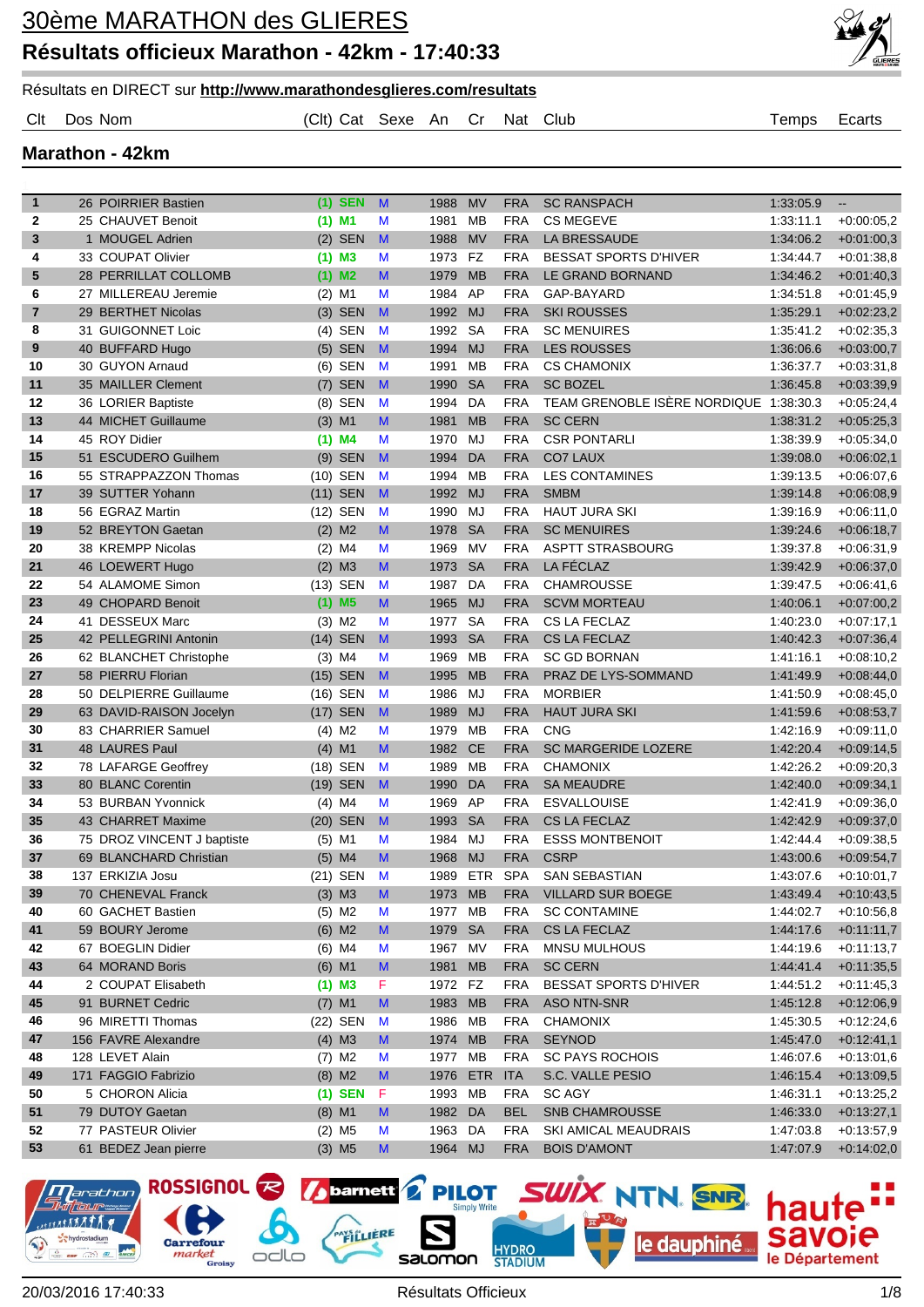

| Clt | Dos Nom                     | (Clt)     | Cat                  | Sexe         | An      | Cr         | Nat        | Club                         | Temps     | Ecarts       |
|-----|-----------------------------|-----------|----------------------|--------------|---------|------------|------------|------------------------------|-----------|--------------|
| 54  | 66 REZVOY Benoit            |           | $(9)$ M2             | M            | 1977    | <b>MB</b>  | <b>FRA</b> | SKI CLUB GRAND BORNAND       | 1:47:11.3 | $+0.14.05.4$ |
| 55  | 95 PICCARD Franck           |           | $(4)$ M <sub>5</sub> | M            | 1964    | <b>SA</b>  | <b>FRA</b> | <b>CS SAISIES</b>            | 1:47:15.5 | $+0.14:09,6$ |
| 56  | 71 GURLIAT Stephane         |           | $(7)$ M4             | M            | 1969    | MВ         | <b>FRA</b> | <b>VILLARD/BOEG</b>          | 1:47:18.8 | $+0.14:12.9$ |
| 57  | 147 VOLLUET Gregoire        |           | $(5)$ M3             | M            | 1975    | <b>SA</b>  | <b>FRA</b> | <b>LES DESERTS</b>           | 1:47:26.2 | $+0:14:20,3$ |
| 58  | 157 JOLY Félicien           |           | (23) SEN             | M            | 1986    | MJ         | <b>FRA</b> | S C MONT NOIR                | 1:47:57.7 | $+0.14.51.8$ |
| 59  | 160 CHENE Jean-baptiste     |           | $(24)$ SEN           | $\mathbf{M}$ | 1986    | <b>MJ</b>  | <b>FRA</b> | <b>PRÉMANON</b>              | 1:48:00.2 | $+0:14:54,3$ |
| 60  | 73 COURTIEU Marc            |           | $(6)$ M3             | M            | 1974    | <b>SA</b>  | <b>FRA</b> | CLUB DES SPORTS LA FÉCLAZ    | 1:48:48.8 | $+0.15:42.9$ |
| 61  | 72 GENOLINI Yoann           |           | $(25)$ SEN           | M            | 1990    | <b>MB</b>  | <b>FRA</b> | <b>DRAGON ANNECY</b>         | 1:48:51.9 | $+0.15:46,0$ |
| 62  | 121 ROGUET Alain            |           | $(5)$ M <sub>5</sub> | M            | 1964    | MJ         | <b>FRA</b> | <b>PREMANON SC</b>           | 1:48:56.6 | $+0.15.50,7$ |
| 63  | 88 MUNOZ Sylvain            |           | $(8)$ M4             | M            | 1969    | DA         | <b>FRA</b> | <b>SA MEAUDRE</b>            | 1:49:03.3 | $+0:15:57,4$ |
| 64  | 106 HACQUARD Arnaud         |           | (26) SEN             | M            | 1988    | <b>SA</b>  | <b>FRA</b> | <b>ES BESSANS</b>            | 1:49:05.3 | $+0.15.59,4$ |
| 65  | 68 DURAND Nicolas           | $(10)$ M2 |                      | M            | 1978    | DA         | <b>FRA</b> | <b>CS VILLARD DE LANS</b>    | 1:49:06.7 | $+0.16:00,8$ |
| 66  | 166 PERNET Sebastien        |           | (27) SEN             | M            | 1986    | MВ         | <b>FRA</b> | <b>TEAM SNGB</b>             | 1:49:27.9 | $+0.16:22,0$ |
| 67  | 85 GERMAIN Franck           | $(11)$ M2 |                      | M            | 1977    | <b>MJ</b>  | <b>FRA</b> | <b>HAUT JURA SKI</b>         | 1:49:28.5 | $+0.16:22,6$ |
| 68  | 167 PERNET Romain           |           | (28) SEN             | M            | 1988    | <b>MB</b>  | <b>FRA</b> | <b>TEAM SNGB</b>             | 1:49:35.8 | $+0.16:29,9$ |
| 69  | 92 SCHMITT Aymeric          |           | $(7)$ M3             | M            | 1975    | <b>MB</b>  | <b>FRA</b> | <b>SC CONTAMINE</b>          | 1:49:40.1 | $+0.16:34,2$ |
| 70  | 172 GRANGER Mathieu         |           | (29) SEN             | M            | 1988    | <b>MB</b>  | <b>FRA</b> | SONNAZ                       | 1:49:58.5 | $+0.16.52.6$ |
| 71  | 81 FROMAGET David           |           | $(8)$ M3             | M            | 1973    | <b>SA</b>  | <b>FRA</b> | <b>SCOBE ALBERT</b>          | 1:50:12.2 | $+0.17:06,3$ |
| 72  | 148 MOULIN Norbert          | (1)       | M <sub>6</sub>       | M            | 1956    | <b>FZ</b>  | SWI        | SKI CLUB DU COMMERCE         | 1:50:13.3 | $+0.17:07,4$ |
| 73  | 150 PLANCON Thierry         |           | $(9)$ M3             | M            | 1975    | <b>MJ</b>  | <b>FRA</b> | <b>ESSS</b>                  | 1:51:02.1 | $+0:17:56,2$ |
| 74  | 141 GASCHE Christoph        | (30)      | <b>SEN</b>           | M            | 1986    | <b>ETR</b> | SWI        | <b>SC OBERGOMS</b>           | 1:51:32.3 | $+0.18:26,4$ |
| 75  | 406 MARIN Jérémie           |           | (31) SEN             | $\mathbf{M}$ | 1991    | <b>MB</b>  | <b>FRA</b> | <b>D-Q CITY</b>              | 1:51:32.4 | $+0.18:26,5$ |
| 76  | 3 DEMANGEAT Rachel          | (2)       | SEN                  | F            | 1994    | <b>SA</b>  | <b>FRA</b> | CS LA FECLAZ                 | 1:51:44.9 | $+0.18:39.0$ |
| 77  | 47 BELINGHERI Pierre        |           | (32) SEN             | $\mathbf{M}$ | 1988    | <b>SA</b>  | <b>FRA</b> | <b>CS LA FECLAZ</b>          | 1:51:46.2 | $+0.18:40,3$ |
| 78  | 74 VERGNOLLE Thomas         | $(10)$ M3 |                      | M            | 1972    | DA         | <b>FRA</b> | SKI NORDIQUE CHARTROUSIN     | 1:52:05.5 | $+0.18:59,6$ |
| 79  | 117 RIVIERE Grégoire        |           | (33) SEN             | M            | 1994    | DA         | <b>FRA</b> | <b>SNBC</b>                  | 1:52:10.0 | $+0.19.04,1$ |
| 80  | 87 CAILLOL Julien           |           | $(9)$ M1             | M            | 1983    | MВ         | <b>FRA</b> | SC NORDIQUE PAYS ROCHOIS     | 1:52:14.9 | $+0.19.09.0$ |
| 81  | 125 JAYME Lionel            | (11) M3   |                      | M            | 1974    | <b>MB</b>  | <b>FRA</b> | LES DRAGONS D'ANNECY         | 1:52:34.0 | $+0.19.28,1$ |
| 82  | 142 CARRILLAT Pierre        | $(12)$ M2 |                      | M            | 1976    | LY         | <b>FRA</b> | SORTIR DU NUCLÉAIRE          | 1:52:38.1 | $+0.19.32,2$ |
| 83  | 103 BERNARD-GRANGER Jerome  | $(13)$ M2 |                      | M            | 1980    | <b>MB</b>  | <b>FRA</b> | <b>CN GLIERES</b>            | 1:52:40.5 | $+0.19:34,6$ |
| 84  | 76 FAIVRE Etienne           | $(12)$ M3 |                      | M            | 1972    | MJ         | <b>FRA</b> | <b>ASOP</b>                  | 1:52:41.1 | $+0.19.35,2$ |
| 85  | 94 HERVIEU Samuel           |           | (34) SEN             | M            | 1987    | <b>DA</b>  | <b>FRA</b> | <b>USSE</b>                  | 1:52:45.3 | $+0.19.39,4$ |
| 86  | 145 AGUILAR Eric            | $(14)$ M2 |                      | M            | 1976    | MB         | <b>FRA</b> | <b>ONNION</b>                | 1:52:50.9 | $+0.19:45,0$ |
| 87  | 86 BAUDRAND Sebastien       |           | $(9)$ M4             | M            | 1969    | <b>MB</b>  | <b>FRA</b> | <b>CHABLAIS NORDIC</b>       | 1:52:59.7 | $+0.19.53,8$ |
| 88  | 113 THOMAS Victor           | $(15)$ M2 |                      | M            | 1978    | DA         | <b>FRA</b> | CS VILLARD DE LANS           | 1:53:10.7 | $+0.20:04,8$ |
| 89  | 118 MELET Julien            |           | (35) SEN             | M            | 1989    | <b>MJ</b>  | <b>FRA</b> | <b>CSRPONTARLIER</b>         | 1:53:15.3 | $+0.20:09,4$ |
| 90  | 101 BOCH Cyril              |           | (36) SEN             | M            | 1987    | <b>SA</b>  | <b>FRA</b> | MONOLITHE SKI DE FOND        | 1:53:25.8 | $+0.20:19.9$ |
| 91  | 163 SANCHEZ MARTORELL Jordi | $(16)$ M2 |                      | M            | 1979    | MB         | <b>SPA</b> | <b>CLUB NORDIQUE GLIERES</b> | 1:54:30.9 | $+0.21:25,0$ |
| 92  | 158 LONCHAMPT Franck        | $(13)$ M3 |                      | M            | 1974    | MJ         | <b>FRA</b> | <b>SC PRÉMANON</b>           | 1:54:36.8 | $+0.21:30,9$ |
| 93  | 89 GIBELLO Pierre-yves      | $(10)$ M4 |                      | M            | 1967    | DA         | <b>FRA</b> | <b>GUC</b>                   | 1:54:41.0 | $+0:21:35,1$ |
| 94  | 270 BETRIX Xavier           | $(17)$ M2 |                      | M            | 1979    | MB         | <b>FRA</b> | <b>BERNEX</b>                | 1:54:48.0 | $+0.21:42,0$ |
| 95  | 4 ACHARD Margaux            |           | $(3)$ SEN            | F            | 1994    | <b>SA</b>  | <b>FRA</b> | CS LA FECLAZ                 | 1:54:51.9 | $+0.21:46,0$ |
| 96  | 164 DREVON Nicolas          | $(14)$ M3 |                      | M            | 1973    | МB         | <b>FRA</b> | CNG                          | 1:54:56.0 | $+0:21:50,1$ |
| 97  | 90 CADI Antoine             | $(15)$ M3 |                      | M            | 1973    | <b>SA</b>  | <b>FRA</b> | CS LA FÉCLAZ                 | 1:54:57.6 | $+0.21:51,7$ |
| 98  | 100 GAIDET Eric             |           | $(6)$ M <sub>5</sub> | M            | 1963    | - SA       | <b>FRA</b> | <b>LA ROSIERE</b>            | 1:55:01.1 | $+0.21:55,2$ |
| 99  | 177 MATEOS Raphael          |           | (37) SEN             | M            | 1994 MB |            | <b>FRA</b> | <b>VILLARD/BOEG</b>          | 1:55:15.1 | $+0.22:09,2$ |
| 100 | 6 FINANCE Caroline          |           | $(1)$ M <sub>2</sub> | F.           | 1979 MV |            | <b>FRA</b> | SKI CLUB OBERHASLACH / KV+   | 1:55:19.4 | $+0.22:13,5$ |
| 101 | 57 CANNELLE Eddy            | $(18)$ M2 |                      | M            | 1976    | <b>MJ</b>  | <b>FRA</b> | <b>SC PREMANON</b>           | 1:55:29.1 | $+0.22:23,2$ |
| 102 | 134 MULLER Cédric           | $(16)$ M3 |                      | M            | 1972 MB |            | <b>FRA</b> | <b>DOS</b>                   | 1:55:47.2 | $+0.22:41,3$ |
| 103 | 102 SIMEON Erick            |           | $(7)$ M <sub>5</sub> | M            | 1961    | DA         | <b>FRA</b> | <b>US ST EGREVE</b>          | 1:56:07.3 | $+0.23:01,4$ |
| 104 | 243 DECHAMBOUX Jacques      | $(11)$ M4 |                      | M            | 1966 MB |            | <b>FRA</b> | <b>CLUB NORDIQUE GLIERES</b> | 1:56:16.1 | $+0.23:10,2$ |
| 105 | 109 BERARD Mickael          | $(10)$ M1 |                      | M            | 1983 AU |            | <b>FRA</b> | CRÊTES DU FOREZ              | 1:56:18.3 | $+0.23:12,4$ |
| 106 | 82 CORNET Gilles            | $(12)$ M4 |                      | M            | 1967 CE |            | <b>FRA</b> | SKI CLUB MARGERIDE LOZÈRE    | 1:56:29.4 | $+0.23.23,5$ |
| 107 | 21 BARAVALLE Carolina       |           | $(1)$ M1             | F.           | 1985    | <b>ETR</b> | <b>ITA</b> | S.C. VALLE PESIO             | 1:56:31.4 | $+0.23:25,5$ |
| 108 | 93 BOUVERET Fabrice         | $(17)$ M3 |                      | M            | 1973 MJ |            | <b>FRA</b> | SKI CLUB MONT NOIR           | 1:56:40.4 | $+0.23.34,5$ |
| 109 | 9 RIBET Margot              |           | $(4)$ SEN            | F.           | 1989    | DA         | <b>FRA</b> | <b>CHAMROUSSE</b>            | 1:56:47.7 | $+0.23.41,8$ |
| 110 | 251 CHEVALLIER Nicolas      |           | $(8)$ M5             | M            | 1962 MB |            | <b>FRA</b> | <b>SC CONTAMINE</b>          | 1:56:58.5 | $+0.23.52,6$ |
| 111 | 122 PELLOUX TUTGAT Romaric  | $(11)$ M1 |                      | M            | 1984 DA |            | <b>FRA</b> | SKIEURS MONT AIGUILLE        | 1:57:05.4 | $+0.23.59,5$ |

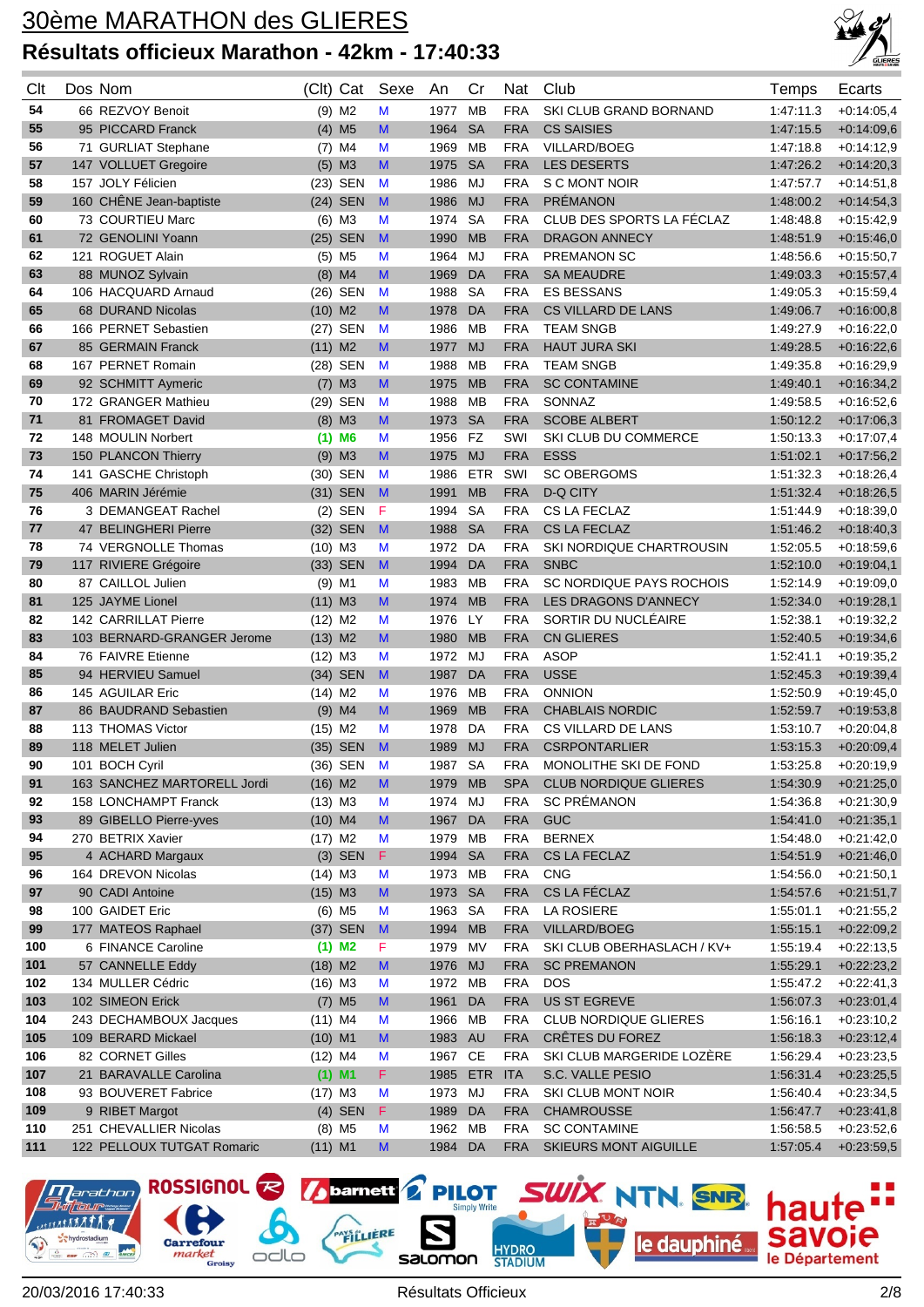

| Clt        | Dos Nom                                        | (Clt)                 | Cat                  | Sexe   | An           | Cr                     | <b>Nat</b>        | Club                                 | Temps                  | Ecarts                       |
|------------|------------------------------------------------|-----------------------|----------------------|--------|--------------|------------------------|-------------------|--------------------------------------|------------------------|------------------------------|
| 112        | 154 DUC Sébastien                              | $(19)$ M <sub>2</sub> |                      | М      | 1979         | МB                     | <b>FRA</b>        | SC DOUANES HAUTE SAVOIE              | 1:57:29.4              | $+0.24:23.5$                 |
| 113        | 105 MARMOEX Jean-paul                          | $(18)$ M3             |                      | M      | 1972         | <b>MB</b>              | <b>FRA</b>        | <b>CHABLAIS NORDIC</b>               | 1:57:37.4              | $+0:24:31,5$                 |
| 114        | 168 CHAMBET Patrick                            | (9)                   | M <sub>5</sub>       | M      | 1964         | <b>MB</b>              | <b>FRA</b>        | LA CLUSAZ                            | 1.57:48.2              | $+0.24:42,3$                 |
| 115        | 84 CONTINSOUZA Joel                            | (10)                  | M <sub>5</sub>       | M      | 1963         | <b>AU</b>              | <b>FRA</b>        | <b>CLERMONT SKI NORDIQUE</b>         | 1:58:34.1              | $+0.25:28,2$                 |
| 116        | 127 GRENARD Olivier                            | $(13)$ M4             |                      | M      | 1970         | MВ                     | <b>FRA</b>        | <b>EVIRES</b>                        | 1:58:39.1              | $+0.25:33.2$                 |
| 117        | 8 BURETTE Margot                               |                       | $(5)$ SEN            | F      | 1989         | <b>SA</b>              | <b>FRA</b>        | LE REVARD                            | 1:58:43.8              | $+0.25:37,9$                 |
| 118        | 388 GOUDARD Olivier                            | $(11)$ M5             |                      | M      | 1961         | MВ                     | <b>FRA</b>        | <b>CHABLAIS NORDIC</b>               | 1:58:52.6              | $+0.25:46.7$                 |
| 119        | 149 DESCHAMPS Roger                            |                       | $(1)$ M7             | M      | 1955         | <b>MB</b>              | <b>FRA</b>        | <b>DRAGONS ANNY</b>                  | 1:58:57.0              | $+0.25:51,1$                 |
| 120        | 115 ROLLAND Eric                               | $(20)$ M <sub>2</sub> |                      | M      | 1977         | DA                     | <b>FRA</b>        | <b>USSE ST EGREVE</b>                | 1:59:06.2              | $+0.26:00.3$                 |
| 121        | 99 RAT PATRON Laurent                          | $(14)$ M4             |                      | M      | 1970         | <b>SA</b>              | <b>FRA</b>        | CS FÉCLAZ                            | 1:59:14.0              | $+0.26:08,1$                 |
| 122        | 120 DUPRE Benoit                               | $(21)$ M2             |                      | M      | 1979         | AU                     | <b>FRA</b>        | <b>SC MEZENC</b>                     | 1:59:22.2              | $+0.26:16.3$                 |
| 122        | 140 BERNARD-GRANGER Fabrice                    | $(21)$ M <sub>2</sub> |                      | M      | 1977         | DA                     | <b>FRA</b>        | <b>CN CHARTROUSIN</b>                | 1:59:22.2              | $+0.26:16.3$                 |
| 124        | 13 DUPONT BALLET-BAZ Aline                     |                       | $(2)$ M2             | F      | 1978         | МB                     | <b>FRA</b>        | SKI CLUB DU GRAND BORNAND            | 1:59:35.1              | $+0.26:29,2$                 |
| 125        | 214 MATHIAN Jean-marie                         | $(12)$ M <sub>5</sub> |                      | M      | 1965         | DA                     | <b>FRA</b>        | <b>VERCORS SKI DE FOND</b>           | 1:59:54.8              | $+0.26:48,9$                 |
| 126        | 23 VERGUET Morvane                             |                       | $(6)$ SEN            | F      | 1990         | MJ                     | <b>FRA</b>        | <b>HAUT JURA SKI</b>                 | 2:00:14.6              | $+0.27:08,7$                 |
| 127        | 98 KUNTZINGER Francis                          | $(15)$ M4             |                      | M      | 1966         | <b>SA</b>              | <b>FRA</b>        | <b>CESN DU REVARD</b>                | 2:00:22.2              | $+0:27:16.3$                 |
| 128        | 112 FERAUD Christophe                          | $(19)$ M3             |                      | M      | 1972 MB      |                        | <b>FRA</b>        | SKI CLUB TETE NOIRE                  | 2:00:24.4              | $+0.27:18,5$                 |
| 129        | 229 DUCRUET Nicolas                            | $(23)$ M2             |                      | M      | 1978         | <b>MB</b>              | <b>FRA</b>        | <b>DRAGONS ANNY</b>                  | 2:00:30.4              | $+0.27:24.5$                 |
| 130        | 12 GAIDET Laurence                             |                       | $(1)$ M4             | F      | 1967         | <b>SA</b>              | <b>FRA</b>        | LA ROSIERE                           | 2:00:42.6              | $+0.27.36.7$                 |
| 131        | 144 EKSZTEROWICZ Thierry                       | $(13)$ M <sub>5</sub> |                      | M      | 1962         | <b>MB</b>              | <b>FRA</b>        | <b>DRAGONS ANNECY</b>                | 2:00:46.0              | $+0.27:40,1$                 |
| 132        | 272 DURAFFOURG Christophe                      | $(16)$ M4             |                      | M      | 1968         | MJ                     | <b>FRA</b>        | <b>VESCLES</b>                       | 2:00:52.3              | $+0.27:46.4$                 |
| 133        | 189 VIDAL Serge                                | $(20)$ M3             |                      | M      | 1971         | <b>MV</b>              | <b>FRA</b>        | <b>TEAM TRAILDESROCHES</b>           | 2:00:56.5              | $+0.27:50,6$                 |
| 134        | 203 POUJADE Thibault                           | (38)                  | <b>SEN</b>           | M      | 1986         | <b>SA</b>              | <b>FRA</b>        | CS LA FECLAZ                         | 2:00:58.6              | $+0.27:52.7$                 |
| 135        | 184 D'INTRONO FAVIER Olivier                   | $(21)$ M3             |                      | M      | 1972         | <b>MB</b>              | <b>FRA</b>        | <b>SC BELLEVAUX</b>                  | 2:01:24.1              | $+0:28:18,2$                 |
| 136        | 176 PEOCH Marc                                 | $(14)$ M <sub>5</sub> |                      | M<br>M | 1961         | <b>MB</b><br><b>MJ</b> | <b>FRA</b>        | LES DRAGONS D'ANNECY                 | 2:01:36.4              | $+0.28:30,5$                 |
| 137        | 152 SAUBERLI Eric<br>165 LORENZI Jean-francois | $(15)$ M5             |                      | M      | 1962<br>1960 | MВ                     | SWI<br><b>FRA</b> | <b>SC LA VATTAY</b><br><b>ONNION</b> | 2:01:54.3<br>2:01:57.0 | $+0.28:48,4$<br>$+0.28:51,1$ |
| 138<br>139 | 119 ROUTIN Manuel                              | $(22)$ M3             | $(2)$ M <sub>6</sub> | M      | 1975         | <b>MB</b>              | <b>FRA</b>        | ENTENTE NORDIQUE DU HAUT             | 2:01:58.3              | $+0.28:52,4$                 |
| 140        | 139 JUAREZ Fabien                              | $(23)$ M3             |                      | M      | 1975         | MВ                     | <b>FRA</b>        | <b>AMANCY</b>                        | 2:02:03.2              | $+0.28:57,3$                 |
| 141        | 143 LAMBERT Christophe                         | $(16)$ M <sub>5</sub> |                      | M      | 1965         | <b>SA</b>              | <b>FRA</b>        | <b>LA RAVOIRE</b>                    | 2:02:03.3              | $+0.28:57,4$                 |
| 142        | 161 JOZ-ROLAND Anthony                         | $(24)$ M3             |                      | M      | 1971         | <b>ETR</b>             | FRA               | ECHANDENS (SUISSE)                   | 2:02:23.0              | $+0.29:17,1$                 |
| 143        | 110 RIGONI Patrick                             |                       | $(3)$ M6             | M      | 1960         | <b>SA</b>              | <b>FRA</b>        | <b>ES BESSANS</b>                    | 2:02:29.9              | $+0.29:24.0$                 |
| 144        | 372 NORMAND Joseph                             | $(25)$ M3             |                      | M      | 1974         | МB                     | <b>FRA</b>        | <b>SALOMON</b>                       | 2:02:31.6              | $+0.29:25,7$                 |
| 145        | 16 MARQUIS Charlene                            |                       | $(2)$ M1             | F      | 1984         | <b>MJ</b>              | <b>FRA</b>        | <b>ESSS MONTBENOIT</b>               | 2:02:33.4              | $+0.29:27,5$                 |
| 146        | 138 ROUSSET Pierre                             | $(24)$ M2             |                      | М      | 1976         | МB                     | <b>FRA</b>        | AIX LES BAINS                        | 2:03:01.1              | $+0.29:55,2$                 |
| 147        | 135 JANOD Francois                             | $(26)$ M3             |                      | M      | 1972         | <b>SA</b>              | <b>FRA</b>        | CS LA FECLAZ                         | 2:03:05.1              | $+0.29:59.2$                 |
| 148        | 188 BETRIX Ivan                                | $(25)$ M2             |                      | М      | 1977         | МB                     | <b>FRA</b>        | <b>VINZIER</b>                       | 2:03:28.8              | $+0.30:22.9$                 |
| 149        | 335 SAGNIMORTE Regis                           | $(17)$ M4             |                      | M      | 1968 BO      |                        | <b>FRA</b>        | ski club alpin maconnais             | 2:03:45.3              | $+0.30.39,4$                 |
| 150        | 428 STEFANO ARRIGO Luisoni                     | $(18)$ M4             |                      | M      | 1968 ETR     |                        | <b>ITA</b>        | ABBADIA LARIANA                      | 2:04:19.2              | $+0:31:13,3$                 |
| 151        | 392 TOURNADRE Anne                             |                       | $(2)$ M3             | F.     | 1974 AU      |                        | <b>FRA</b>        | <b>EM LA TOUR</b>                    | 2:04:21.4              | $+0:31:15,5$                 |
| 152        | 124 FAURE Yann                                 | $(27)$ M3             |                      | M      | 1971         | FZ                     | <b>FRA</b>        | <b>BESSAT SH</b>                     | 2:04:25.6              | $+0:31:19,7$                 |
| 153        | 405 RONNESTRAND Per-erik                       | $(17)$ M5             |                      | M      | 1964         |                        |                   | SWE AS IF                            | 2:04:29.0              | $+0:31:23,1$                 |
| 154        | 108 BONDIER Nicolas                            | $(28)$ M3             |                      | M      | 1971         | MВ                     | <b>FRA</b>        | <b>SC ANNEMASSE</b>                  | 2:04:30.5              | $+0.31:24,6$                 |
| 155        | 342 HAVART Frederic                            | $(19)$ M4             |                      | M      | 1969         | <b>MB</b>              | <b>BEL</b>        | <b>CERNEX</b>                        | 2:04:34.5              | $+0.31:28,6$                 |
| 156        | 379 PEILLIEN Yann                              | $(26)$ M2             |                      | M      | 1980         | MB                     | <b>FRA</b>        | <b>CRAN GEVRIER</b>                  | 2:04:41.4              | $+0.31.35,5$                 |
| 157        | 7 PERRILLAT-AMEDE Mailys                       |                       | $(7)$ SEN            | F      | 1995         | <b>SA</b>              | <b>FRA</b>        | CS LA FECLAZ                         | 2:04:42.9              | $+0.31:37,0$                 |
| 158        | 400 FAVRE VICTOIRE Sandrine                    |                       | (8) SEN              | -F     | 1987         | МB                     | <b>FRA</b>        | <b>BELLEVAUX</b>                     | 2:04:52.7              | $+0:31:46,8$                 |
| 159        | 300 GOUACHON Baptiste                          | $(12)$ M1             |                      | M      | 1983         | <b>SA</b>              | <b>FRA</b>        | <b>VIMINES</b>                       | 2:04:55.7              | $+0.31.49,8$                 |
| 160        | 275 DUNOYER Pierre                             | (27) M2               |                      | M      | 1980         | MB                     | <b>FRA</b>        | ENTENTE NORDIQUE DU HAUT             | 2:05:12.8              | $+0.32:06,9$                 |
| 161        | 290 DEMONTE Olivier                            | $(13)$ M1             |                      | M      | 1983 SA      |                        | <b>FRA</b>        | <b>CHAMBERY</b>                      | 2:05:19.0              | $+0:32:13,1$                 |
| 162        | 15 FLAGEOLLET Estelle                          |                       | $(3)$ M <sub>2</sub> | F      | 1976         | МB                     | <b>FRA</b>        | <b>SALLANCHES</b>                    | 2:05:21.5              | $+0.32:15,6$                 |
| 163        | 269 BOIRON David                               | $(29)$ M3             |                      | M      | 1972 MB      |                        | <b>FRA</b>        | RANDO CHERAN                         | 2:05:22.3              | $+0.32:16,4$                 |
| 164        | 153 WEBER Daniel                               | $(18)$ M <sub>5</sub> |                      | M      | 1964 ETR     |                        | SWI               | LE PÂQUIER                           | 2:05:24.1              | $+0.32:18,2$                 |
| 165        | 382 PESCHOUD Bruno                             | $(30)$ M3             |                      | M      | 1971         | <b>MB</b>              | <b>FRA</b>        | ENTENTE NORDIQUE DU HAUT             | 2:05:26.2              | $+0.32:20,3$                 |
| 166        | 253 MOMMESSIN Jules                            |                       | (39) SEN             | M      | 1990         | МB                     | <b>FRA</b>        | <b>MURES</b>                         | 2:05:30.8              | $+0.32:24,9$                 |
| 167        | 170 BORCARD Christophe                         | $(20)$ M4             |                      | M      | 1968         | <b>MB</b>              | <b>FRA</b>        | <b>SEYNOD</b>                        | 2:05:33.2              | $+0.32:27,3$                 |
| 168        | 129 VARAINE Richard                            | $(21)$ M4             |                      | M      | 1967         | МB                     | <b>FRA</b>        | <b>DRAGONS ANNY</b>                  | 2:05:34.1              | $+0.32:28,2$                 |
| 169        | 293 MERCIER Daniel                             | $(22)$ M4             |                      | M      | 1967 MB      |                        | <b>FRA</b>        | PRAZ DE LYS / SOMMAND                | 2:05:37.9              | $+0.32:32,0$                 |

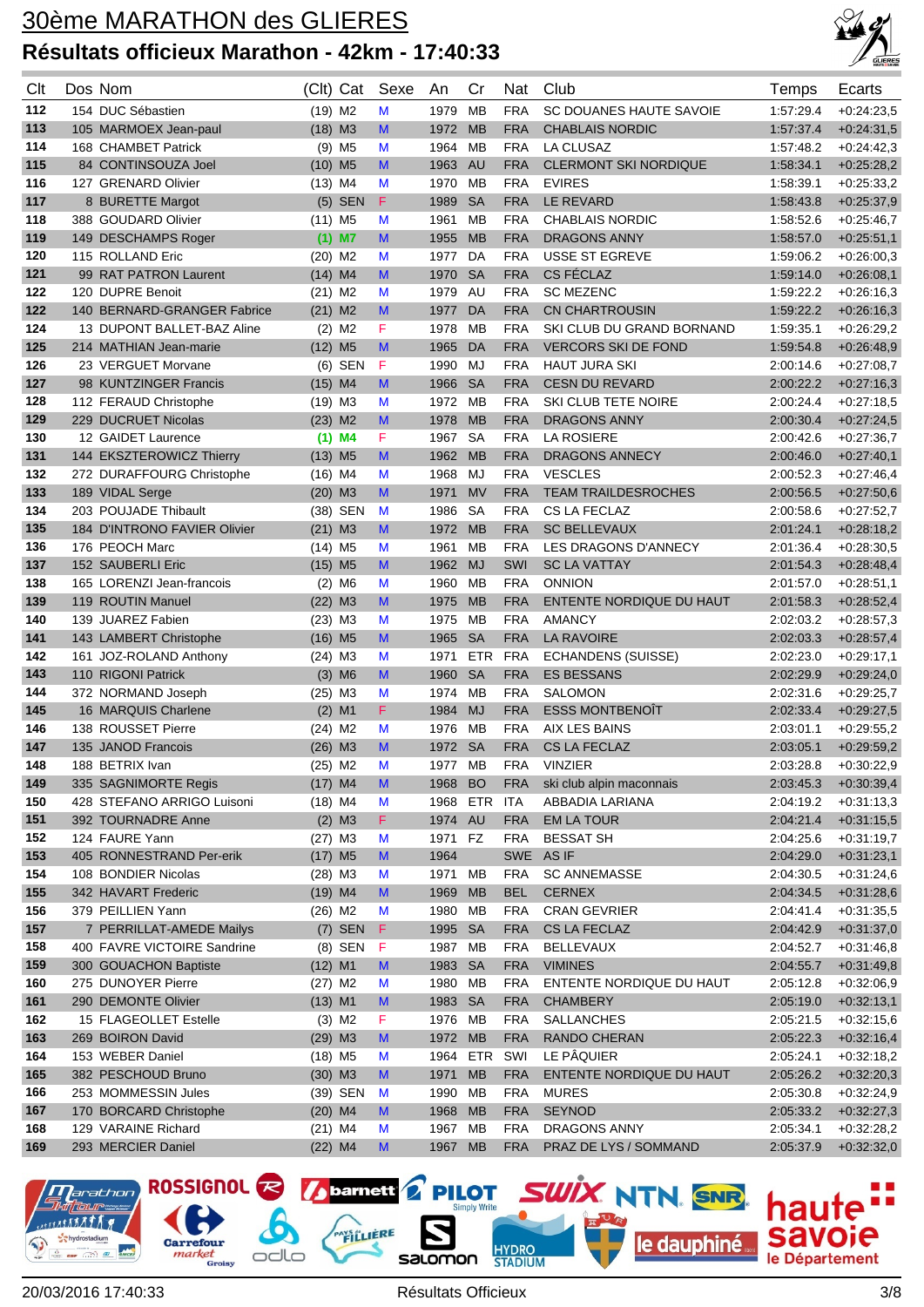

| Clt | Dos Nom                       |                       | (Clt) Cat            | Sexe         | An      | Cr         | Nat        | Club                           | Temps     | Ecarts       |
|-----|-------------------------------|-----------------------|----------------------|--------------|---------|------------|------------|--------------------------------|-----------|--------------|
| 170 | 332 MARTIN Nicolas            | $(31)$ M3             |                      | M            | 1975    | <b>MB</b>  | <b>FRA</b> | ANNEMASSE                      | 2:05:39.5 | $+0.32:33,6$ |
| 171 | 208 PERRILLAT COLLOMB Fabrice | $(32)$ M3             |                      | M            | 1974    | <b>MB</b>  | <b>FRA</b> | LE GRAND BORNAND               | 2:05:47.0 | $+0:32:41,1$ |
| 172 | 380 MATHE Olivier             | $(33)$ M3             |                      | M            | 1974    | OU         | <b>FRA</b> | ST JEAN D ARVEY                | 2:05:50.5 | $+0.32:44,6$ |
| 173 | 132 BAUNE Stéphane            | $(34)$ M3             |                      | M            | 1974 MJ |            | <b>FRA</b> | <b>SCP NOZEROY</b>             | 2:05:54.2 | $+0.32:48,3$ |
| 174 | 408 COMTE Didier              | $(23)$ M4             |                      | M            | 1967    | DA         | <b>FRA</b> | <b>SC PIERRE PERCEE</b>        | 2:06:08.6 | $+0.33:02,7$ |
| 175 | 274 TOURET Eric               | $(14)$ M1             |                      | M            | 1981    | LY         | <b>FRA</b> | <b>RCCB</b>                    | 2:06:26.8 | $+0.33:20,9$ |
| 176 | 11 BARON Marjorie             |                       | $(3)$ M3             | F            | 1973    | MВ         | <b>FRA</b> | <b>DRAGONS ANNY</b>            | 2:06:29.2 | $+0.33:23,3$ |
| 177 | 116 SERET Daniel              |                       | $(2)$ M7             | M            | 1952    | <b>MV</b>  | <b>FRA</b> | <b>SKI CLUB LURON</b>          | 2:06:31.0 | $+0.33.25,1$ |
| 178 | 330 MOLLARET Bruno            |                       | $(4)$ M6             | M            | 1960    | MВ         | <b>FRA</b> | <b>CARIBOUS</b>                | 2:06:31.3 | $+0.33:25,4$ |
| 179 | 111 ROUGIER Stéphane          | $(24)$ M4             |                      | M            | 1970    | <b>AU</b>  | <b>FRA</b> | <b>CLERMONT SKI NORDIQUE</b>   | 2:06:34.0 | $+0.33.28,1$ |
| 180 | 159 VUILLEMIN Alain           | $(19)$ M5             |                      | M            | 1962    | <b>ETR</b> | SWI        | <b>AS ROMANDIE</b>             | 2:06:37.9 | $+0.33.32.0$ |
| 181 | 155 BOULZAT Bernard           |                       | $(5)$ M6             | M            | 1958    | DA         | <b>FRA</b> | <b>EGREVE NORDI</b>            | 2:06:39.8 | $+0:33:33,9$ |
| 182 | 114 PERRIN Christian          | $(35)$ M3             |                      | M            | 1971    | MJ         | <b>FRA</b> | SKI CLUB FRASNE-DRUGEON        | 2:06:43.2 | $+0.33:37,3$ |
| 183 | 415 VERMET Svend              |                       | (40) SEN             | M            | 1991    | <b>MJ</b>  | <b>FRA</b> | LA VATTAY SC                   | 2:07:12.9 | $+0.34:07,0$ |
| 184 | 352 JANUEL Michel             |                       | $(3)$ M7             | M            | 1955    | MВ         | <b>FRA</b> | <b>ETEAUX</b>                  | 2:07:20.4 | $+0.34:14.5$ |
| 185 | 233 LE DIOURON Cedric         | $(28)$ M2             |                      | M            | 1980    | <b>MB</b>  | <b>FRA</b> | <b>SCAV</b>                    | 2:07:21.2 | $+0:34:15,3$ |
| 186 | 107 MICHET Claude             |                       | $(4)$ M7             | M            | 1952    | <b>MB</b>  | <b>FRA</b> | <b>DRAGONS ANNECY</b>          | 2:07:25.7 | $+0.34:19.8$ |
| 187 | 162 DUMEAUX Olivier           | $(36)$ M3             |                      | M            | 1971    | <b>LY</b>  | <b>FRA</b> | <b>ASUL SPORT NATURE</b>       | 2:07:36.9 | $+0.34:31,0$ |
| 188 | 381 MERMOUD Etienne           |                       | $(5)$ M7             | M            | 1952    | MВ         | <b>FRA</b> | <b>CONTAMINES MONTJOIE</b>     | 2:07:37.9 | $+0.34:32,0$ |
| 189 | 130 ABRY Jean francois        |                       | $(6)$ M6             | M            | 1959    | <b>MB</b>  | <b>FRA</b> | <b>DRAGONS ANNY</b>            | 2:07:42.6 | $+0.34.36,7$ |
| 190 | 346 PARENT Jean paul          | $(37)$ M3             |                      | M            | 1974    | МB         | <b>FRA</b> | <b>ASO NTN-SNR</b>             | 2:07:46.5 | $+0.34:40,5$ |
| 191 | 14 FAURE Julie                |                       | $(4)$ M2             | F            | 1978    | <b>FZ</b>  | <b>FRA</b> | <b>BESSAT SH</b>               | 2:07:46.8 | $+0.34:40,9$ |
| 192 | 20 RIALET Marion              |                       | $(9)$ SEN            | F            | 1987    | <b>SA</b>  | <b>FRA</b> | <b>ANNECY</b>                  | 2:07:48.2 | $+0.34:42,3$ |
| 193 | 24 CARREZ Céline              |                       | $(10)$ SEN           | F            | 1989    | <b>MJ</b>  | <b>FRA</b> | C N P PONTARLIER               | 2:07:52.1 | $+0.34:46,2$ |
| 194 | 10 DUNOYER Mylene             |                       | (11) SEN             | F            | 1989    | <b>MB</b>  | <b>FRA</b> | <b>SC GD BORNAN</b>            | 2:08:02.8 | $+0.34:56,9$ |
| 195 | 169 VERNAY Rene               |                       | $(1)$ M8             | M            | 1946    | <b>MB</b>  | <b>FRA</b> | <b>SNR ANNECY</b>              | 2:08:03.8 | $+0.34.57,9$ |
| 196 | 279 JOSSI Sébastien           | $(15)$ M1             |                      | M            | 1981    | <b>ETR</b> | SWI        | <b>TRIATHLON CLUB GENEVE</b>   | 2:08:10.0 | $+0.35:04,1$ |
| 197 | 375 CAMPESTRE Jean-marc       | $(20)$ M5             |                      | M            | 1962    | DA         | <b>FRA</b> | <b>COUBLEVIE</b>               | 2:08:17.6 | $+0.35:11,7$ |
| 198 | 216 OMONT Albert              |                       | $(2)$ M <sub>8</sub> | M            | 1949    | DA         | <b>FRA</b> | <b>ADDSN ARDECH</b>            | 2:08:40.6 | $+0.35:34,7$ |
| 199 | 97 BRASSINE Guy               | (7)                   | M <sub>6</sub>       | M            | 1959    | <b>AU</b>  | <b>FRA</b> | <b>CLUB NORDIQUE PLOMB DU</b>  | 2:08:51.3 | $+0.35:45,4$ |
| 200 | 413 BLANC Quentin             |                       | (41) SEN             | M            | 1994    | MJ         | <b>FRA</b> | <b>US GIRON</b>                | 2:08:52.0 | $+0.35:46,1$ |
| 201 | 261 FAVRE Jean jacques        | $(21)$ M <sub>5</sub> |                      | M            | 1964    | DA         | <b>FRA</b> | <b>USSE ST EGREVE</b>          | 2:08:59.2 | $+0:35:53,3$ |
| 202 | 334 GAUDRY Yann               |                       | $(6)$ M7             | M            | 1953    | <b>SA</b>  | <b>FRA</b> | ETOILE SPORTIVE BESSANNAISE    | 2:09:02.7 | $+0.35:56,8$ |
| 203 | 351 RIGAL Didier              |                       | $(8)$ M6             | M            | 1959    | <b>CE</b>  | <b>FRA</b> | <b>MJC RODEZ</b>               | 2:09:09.2 | $+0.36:03,3$ |
| 204 | 136 BRIFFOD Thierry           | $(25)$ M4             |                      | M            | 1967    | BO         | <b>FRA</b> | <b>SCA CHALON SUR SAONE</b>    | 2:09:16.2 | $+0.36:10,3$ |
| 204 | 276 QUELIN Gérard             |                       | $(9)$ M6             | M            | 1957    | <b>AU</b>  | <b>FRA</b> | <b>AYZE</b>                    | 2:09:16.2 | $+0.36:10,3$ |
| 206 | 123 MEUNIER Jean Iouis        | $(10)$ M6             |                      | M            | 1959    | <b>CE</b>  | <b>FRA</b> | MONTPELLIER LUNEL SKI          | 2:09:22.3 | $+0.36:16,4$ |
| 207 | 241 VEDOVATI Serge            | $(22)$ M5             |                      | M            | 1961 IF |            | FRA        | <b>BIATHLON CLUB MONTESSON</b> | 2:09:24.6 | $+0:36:18,7$ |
| 208 | 151 LAMY-CHAPUIS Alain        | $(11)$ M6             |                      | M            | 1957 MJ |            | <b>FRA</b> | HT JURA SKI                    | 2:09:38.9 | $+0.36.33,0$ |
| 209 | 182 GASCHIGNARD Cédric        |                       | (42) SEN             | $\mathbf{M}$ | 1987 IF |            | <b>FRA</b> | <b>PARIS</b>                   | 2:09:45.5 | $+0.36.39,6$ |
| 210 | 179 FAVRE VICTOIRE Louis      | $(12)$ M6             |                      | M            | 1960    | MВ         | <b>FRA</b> | <b>BELLEVAUX</b>               | 2:09:51.9 | $+0.36:46,0$ |
| 211 | 252 COLLONGE Michael          | $(16)$ M1             |                      | M            | 1983    | DA         | <b>FRA</b> | <b>GUC GRENOBLE SKI</b>        | 2:10:09.8 | $+0.37:03,9$ |
| 212 | 376 VIDAL Bertrand            | $(38)$ M3             |                      | M            | 1973    | МB         | <b>FRA</b> | SC VILLARD SUR BOEGE           | 2:10:24.6 | $+0.37:18,7$ |
| 213 | 363 POIRET Michaël            | $(39)$ M3             |                      | M            | 1975 SA |            | <b>FRA</b> | CAF AIX LES BAINS              | 2:10:28.0 | $+0:37:22,1$ |
| 214 | 424 CHIPON Guillaume          | $(29)$ M2             |                      | M            | 1976 SA |            | <b>FRA</b> | <b>ASPTT</b>                   | 2:10:31.5 | $+0.37:25,6$ |
| 215 | 329 DUCRET Jérémie            | $(30)$ M2             |                      | M            | 1978 MB |            | <b>FRA</b> | <b>DRAGONS D'ANNECY</b>        | 2:10:34.0 | $+0:37:28,1$ |
| 216 | 319 FACCIO Jean denis         | $(13)$ M6             |                      | M            | 1957 SA |            | <b>FRA</b> | <b>SCCS</b>                    | 2:10:37.8 | $+0.37:31,9$ |
| 217 | 226 PESCHIER Louis            | $(14)$ M6             |                      | M            | 1957    | DA         | <b>FRA</b> | <b>VERCORS SKI DE FOND</b>     | 2:10:43.8 | $+0.37:37,9$ |
| 218 | 207 DUPART Daniel             |                       | $(7)$ M7             | M            | 1955    | MВ         | <b>FRA</b> | SC D'AGY                       | 2:10:45.0 | $+0:37:39,1$ |
| 219 | 343 ELKAIM Claude             |                       | $(8)$ M7             | M            | 1954    | DA         | <b>FRA</b> | <b>ASPTT VALENCE</b>           | 2:11:02.4 | $+0.37:56,5$ |
| 220 | 311 BUFFET Eric               | $(31)$ M2             |                      | M            | 1979    | МB         | <b>FRA</b> | ALLIGATORS SEYNOD TRIATHLON    | 2:11:14.0 | $+0.38:08,1$ |
| 221 | 225 BARTHELEMY Eric           | $(15)$ M6             |                      | M            | 1960    | DA         | <b>FRA</b> | <b>VERCORS SKI DE FOND</b>     | 2:11:19.2 | $+0.38:13,3$ |
| 222 | 395 SCHMITT Aline             |                       | $(5)$ M2             | F            | 1976    | МB         | <b>FRA</b> | <b>SC CONTAMINE</b>            | 2:11:19.3 | $+0.38:13,4$ |
| 223 | 193 VERJUS Pierre             |                       | $(3)$ M <sub>8</sub> | M            | 1949    | <b>MJ</b>  | <b>FRA</b> | SC DU GRANDVAUX                | 2:11:20.7 | $+0:38:14,8$ |
| 224 | 398 COYON Maximilien          | $(17)$ M1             |                      | M            | 1982    | MB         | <b>FRA</b> | <b>VILLAZ</b>                  | 2:11:22.5 | $+0.38.16,6$ |
| 225 | 126 DUCASTEL Nicolas          | $(23)$ M5             |                      | M            | 1962 DA |            | <b>FRA</b> | <b>SN CHARTROUSIN</b>          | 2:11:34.6 | $+0.38:28,7$ |
| 226 | 316 CHARLOT Damien            | $(40)$ M3             |                      | M            | 1975 MB |            | <b>FRA</b> | CLUB NORDIQUE DES GLIÈRES      | 2:11:48.5 | $+0.38:42,6$ |
| 227 | 432 LENFANT Dominique         | $(16)$ M6             |                      | M            | 1957 AP |            | <b>FRA</b> | <b>BRIANÇON</b>                | 2:12:00.7 | $+0.38.54,8$ |

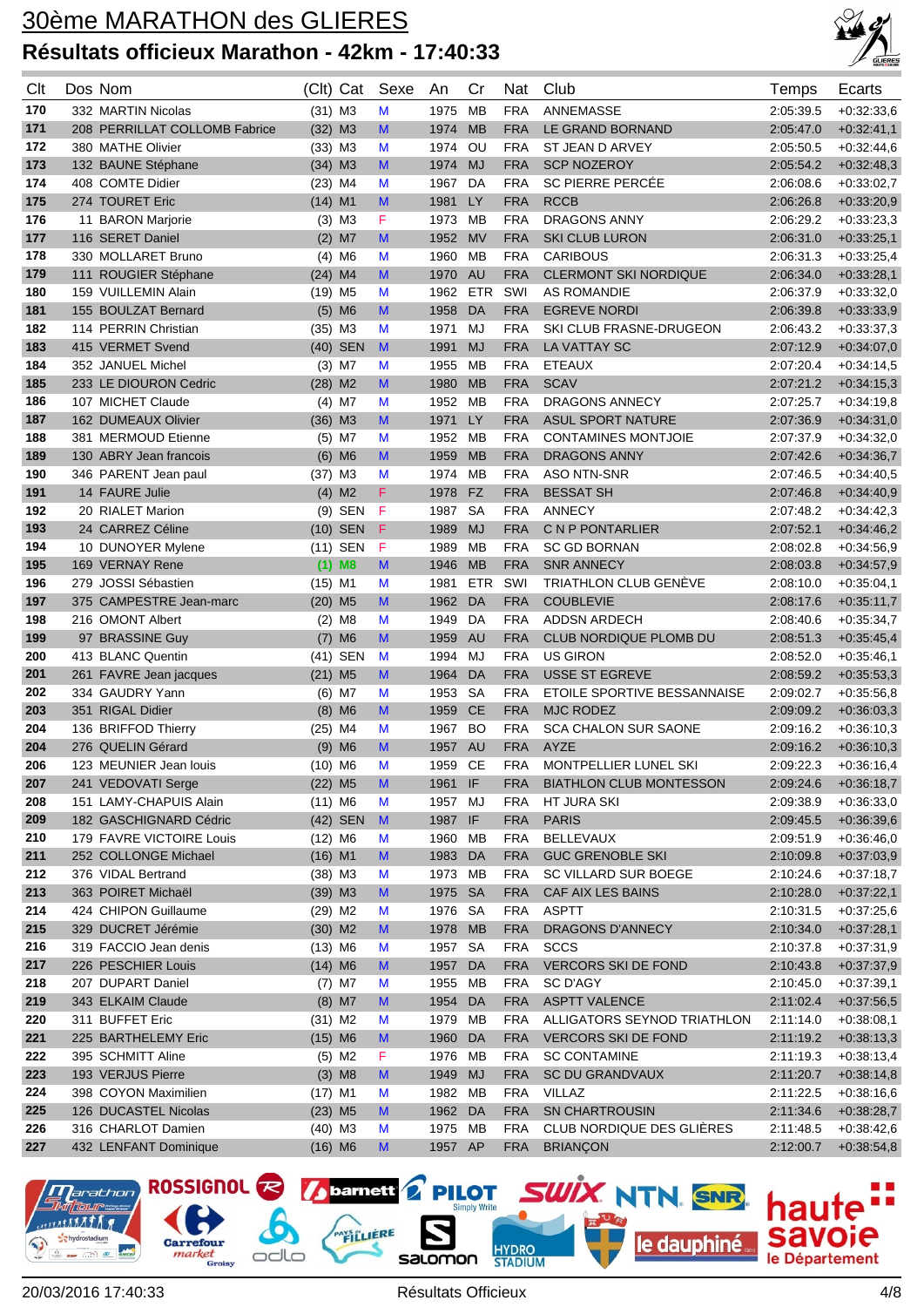

| Clt | Dos Nom                      | (Clt) Cat             | Sexe | An      | Cr        | Nat        | Club                       | Temps     | Ecarts       |
|-----|------------------------------|-----------------------|------|---------|-----------|------------|----------------------------|-----------|--------------|
| 228 | 265 LUZET Eric               | $(41)$ M3             | M    | 1971    | <b>MB</b> | <b>FRA</b> | <b>THONES</b>              | 2:12:00.8 | $+0.38:54,9$ |
| 229 | 426 VERGNE Francois          | $(24)$ M5             | M    | 1961    | <b>MB</b> | <b>FRA</b> | <b>ASO NTN-SNR</b>         | 2:12:10.9 | $+0.39:05,0$ |
| 230 | 186 PERRIN Gilles            | $(25)$ M5             | M    | 1961    | DA        | <b>FRA</b> | <b>EGREVE NORDI</b>        | 2:12:18.1 | $+0.39:12,2$ |
| 231 | 369 BRUN Rene                | $(4)$ M <sub>8</sub>  | M    | 1950    | AP        | <b>FRA</b> | A.S EDELWEISS              | 2:12:19.3 | $+0.39:13,4$ |
| 232 | 218 RATONI Sébastien         | $(18)$ M1             | M    | 1983    | IF        | <b>FRA</b> | <b>LYON</b>                | 2:12:23.5 | $+0.39:17,6$ |
| 233 | 313 ARNOUL- JARRIAULT Benoit | (43) SEN              | M    | 1990    | DA        | <b>FRA</b> | <b>EGREVE NORDI</b>        | 2:12:51.2 | $+0.39:45,3$ |
| 234 | 301 DE LAMBERTERIE Gilles    | $(26)$ M4             | M    | 1968    | DA        | <b>FRA</b> | <b>GRENOBLE</b>            | 2:12:53.2 | $+0.39:47,3$ |
| 235 | 223 MACQUERON Gregory        | $(32)$ M2             | M    | 1980    | <b>MB</b> | <b>FRA</b> |                            | 2:12:55.6 | $+0.39.49,7$ |
| 236 | 192 VEYSSET Joel             | $(9)$ M7              | M    | 1953    | МB        | <b>FRA</b> | <b>SC BELLEVAUX</b>        | 2:13:02.1 | $+0.39:56,2$ |
| 237 | 323 DE STRYKER Kirsten       | $(33)$ M2             | M    | 1980    | <b>MJ</b> | <b>BEL</b> | <b>HAUT JURA SKI</b>       | 2:13:11.0 | $+0.40:05,1$ |
| 238 | 220 CHAMBET Jean-pierre      | $(17)$ M6             | M    | 1960    | <b>MB</b> | <b>FRA</b> | <b>CHAVANOD</b>            | 2:13:12.4 | $+0.40:06,5$ |
| 239 | 282 BRIAND Jean-francois     | $(26)$ M <sub>5</sub> | M    | 1965    | IF        | <b>FRA</b> | <b>ACCB KAYAK</b>          | 2:13:21.6 | $+0.40.15,7$ |
| 240 | 322 DUBETTIER Jean luc       | $(27)$ M4             | M    | 1970    | <b>SA</b> | <b>FRA</b> | <b>STAUBLI</b>             | 2:13:23.8 | $+0.40:17,9$ |
| 241 | 407 PUTZHAMMER Wolfgang      | $(28)$ M4             | M    | 1967    | <b>MB</b> | <b>GER</b> | LES DRAGONS D'ANNECY       | 2:13:26.1 | $+0.40:20,2$ |
| 242 | 307 HANUS Philippe           | $(29)$ M4             | M    | 1968    | DA        | <b>FRA</b> | <b>VILLARD DE LANS</b>     | 2:13:43.2 | $+0.40:37.3$ |
| 243 | 310 PÉRILLAT Julien          | $(19)$ M1             | M    | 1981    | <b>MB</b> | <b>FRA</b> | LE GRAND BORNAND           | 2:13:49.9 | $+0.40:44,0$ |
| 244 | 197 FAUX Guillaume           | $(34)$ M2             | M    | 1976    | AP        | <b>FRA</b> | <b>BRIANCON</b>            | 2:13:54.2 | $+0.40:48,3$ |
| 245 | 18 SIMEON Laure              | $(1)$ M <sub>5</sub>  | F.   | 1964    | DA        | <b>FRA</b> | <b>US ST EGREVE</b>        | 2:14:23.0 | $+0:41:17,1$ |
| 246 | 221 SENOT Lionel             | $(42)$ M3             | M    | 1972    | MJ        | <b>FRA</b> | ABBAYE SKI CLUB            | 2:14:42.3 | $+0.41.36,4$ |
| 247 | 19 ESCOFFIER Emilie          | $(12)$ SEN            | F    | 1988    | <b>SA</b> | <b>FRA</b> | MONOLITHE SKI DE FOND      | 2:15:25.0 | $+0.42:19.1$ |
| 248 | 314 DUCY Laurent             | $(43)$ M3             | M    | 1972    | MJ        | <b>FRA</b> | <b>MOREZ</b>               | 2:15:27.2 | $+0.42:21,3$ |
| 249 | 321 VUILLARD Maximilien      | $(20)$ M1             | M    | 1982    | <b>MB</b> | <b>FRA</b> | <b>CRAN GEVRIER</b>        | 2:15:33.2 | $+0:42:27,3$ |
| 250 | 264 BETTENS Nicolas          | $(27)$ M5             | M    | 1965    | ETR       | SWI        | CHAVANNES-LE-VEYRON        | 2:15:37.9 | $+0.42:32,0$ |
| 251 | 411 MAHIEU Francois          | $(28)$ M <sub>5</sub> | M    | 1962    | <b>MB</b> | <b>FRA</b> | <b>SKI CLUB SALLANCHES</b> | 2:15:40.6 | $+0.42:34,7$ |
| 252 | 318 MASSONNET Bernard        | $(5)$ M <sub>8</sub>  | M    | 1949    | MВ        | <b>FRA</b> | <b>CERCIER</b>             | 2:15:56.5 | $+0.42:50,6$ |
| 253 | 131 GOETTELMANN Philippe     | $(44)$ M3             | M    | 1974 MV |           | <b>FRA</b> | <b>SKI CLUB CERNAY</b>     | 2:16:01.8 | $+0.42:55,9$ |
| 254 | 212 FEGELE Pierre yves       | $(35)$ M2             | M    | 1978    | MV        | <b>FRA</b> | SAULCY SUR LEUR THÉ        | 2:16:11.9 | $+0.43:06,0$ |
| 255 | 344 MERMILLON Jean-yves      | $(29)$ M <sub>5</sub> | M    | 1964    | <b>MJ</b> | <b>FRA</b> | <b>US GIRON</b>            | 2:16:14.2 | $+0.43:08,2$ |
| 256 | 258 MONNET Herve             | $(18)$ M6             | M    | 1958    | MВ        | <b>FRA</b> | <b>ASO NTN-SNR</b>         | 2:16:16.1 | $+0.43:10,2$ |
| 257 | 401 PINEL Patrick            | $(19)$ M6             | M    | 1956    | <b>MB</b> | <b>FRA</b> | <b>ASO NTN-SNR</b>         | 2:16:21.1 | $+0.43:15,2$ |
| 258 | 255 DUPRÉ Christophe         | $(30)$ M4             | M    | 1969    | МB        | <b>FRA</b> | <b>GROISY</b>              | 2:16:28.5 | $+0.43:22,6$ |
| 259 | 190 ARRIGONI Sebastien       | $(31)$ M4             | M    | 1970    | LY        | <b>FRA</b> | <b>AUCUN</b>               | 2:16:29.6 | $+0.43:23,7$ |
| 260 | 308 LACROIX Jean philippe    | $(45)$ M3             | M    | 1974    | МB        | <b>FRA</b> | DRAGONS ANNECY             | 2:16:32.6 | $+0.43:26,7$ |
| 261 | 294 GREGORIS Alain           | $(30)$ M <sub>5</sub> | M    | 1962    | <b>MB</b> | <b>FRA</b> | <b>SCN PAYS ROCHOIS</b>    | 2:16:40.6 | $+0.43.34,7$ |
| 262 | 357 FAILLENET Guillaume      | (36) M2               | M    | 1980    | МB        | <b>FRA</b> | ANNECY-LE-VIEUX            | 2:16:43.6 | $+0.43:37,7$ |
| 263 | 295 VIGNARD Pierre           | $(6)$ M <sub>8</sub>  | M    | 1947    | DA        | <b>FRA</b> | SKI DE FOND VOIRON         | 2:17:14.6 | $+0:44:08,7$ |
| 264 | 210 HANKE Klaus              | $(32)$ M4             | M    | 1968 MJ |           | <b>FRA</b> | <b>PREMANON SC</b>         | 2:17:17.8 | $+0.44:11,9$ |
| 265 | 434 WAGNIERES Jean-pierre    | $(10)$ M7             | M    | 1954    |           |            | <b>ROMANDE</b>             | 2:17:19.9 | $+0.44:14,0$ |
| 266 | 421 GREGOIRE Bernard         | $(7)$ M <sub>8</sub>  | M    | 1950 AP |           | FRA        | GAP-BAYARD                 | 2:17:21.1 | $+0.44:15,2$ |
| 267 | 302 MERMIER Damien           | $(46)$ M3             | M    | 1971    | <b>MB</b> | <b>FRA</b> | <b>DRAGONS ANNECY</b>      | 2:17:26.3 | $+0.44:20,4$ |
| 268 | 277 BAILLA Zaid              | $(37)$ M2             | M    | 1978    | MJ        | <b>FRA</b> | <b>ORNEX</b>               | 2:17:50.5 | $+0.44.44.6$ |
| 269 | 287 DEBONTRIDE Henri         | $(31)$ M5             | M    | 1963    | DA        | <b>FRA</b> | <b>EGREVE NORDI</b>        | 2:17:52.5 | $+0.44:46,6$ |
| 270 | 237 TRACQ Antoine            | $(38)$ M2             | M    | 1977    | <b>SA</b> | <b>FRA</b> | ES BESSANS                 | 2:18:00.6 | $+0.44:54,7$ |
| 271 | 257 RIBOULET Daniel          | $(32)$ M <sub>5</sub> | M    | 1961    | DA        | <b>FRA</b> | <b>EGREVE NORDI</b>        | 2:18:10.4 | $+0.45.04,5$ |
| 272 | 299 GENTET Pascal            | $(33)$ M <sub>5</sub> | M    | 1964 LY |           | <b>FRA</b> | <b>BOURG EN BRESSE</b>     | 2:18:19.9 | $+0.45:14.0$ |
| 273 | 331 PICCARD Karl             | $(33)$ M4             | M    | 1969 SA |           | <b>FRA</b> | <b>LES SAISIES</b>         | 2:18:32.9 | $+0.45:27,0$ |
| 274 | 194 BAZIN Alain-guy          | $(34)$ M4             | M    | 1968 MB |           | <b>FRA</b> | <b>BOGEVE</b>              | 2:18:36.8 | $+0.45:30,9$ |
| 275 | 309 GARNIER Romain           | $(21)$ M1             | M    | 1981    | <b>MJ</b> | <b>FRA</b> | SKI CLUP SAINT-LUPICIN     | 2:18:42.1 | $+0.45.36,2$ |
| 276 | 422 GUILLAUME Jacky          | $(20)$ M6             | M    | 1959    | MJ        | <b>FRA</b> | SKI CLUB DAMPRICHARD       | 2:18:44.7 | $+0.45:38,8$ |
| 277 | 178 MATARESE Roland          | $(21)$ M6             | M    | 1957    | DA        | <b>FRA</b> | USSE SKI NORDIQUE          | 2:18:53.7 | $+0.45:47,8$ |
| 278 | 356 COSTE Romain             | $(39)$ M2             | M    | 1979    | MВ        | <b>FRA</b> | CN GLIÈRES                 | 2:18:55.4 | $+0.45:49,5$ |
| 279 | 174 BEAUDOUIN Emmanuel       | $(35)$ M4             | M    | 1967    | <b>SA</b> | <b>FRA</b> | <b>VIMINES</b>             | 2:19:02.7 | $+0.45.56,8$ |
| 280 | 250 BALLAY Herve             | $(47)$ M3             | M    | 1971    | MV        | <b>FRA</b> | <b>US VENTRON</b>          | 2:19:04.7 | $+0.45:58,8$ |
| 281 | 353 ROZAIN Sébastien         | (44) SEN              | M    | 1988    | LY        | <b>FRA</b> | ASUL SPORTS NATURE         | 2:19:20.0 | $+0.46.14,1$ |
| 282 | 267 COMTE Jean-pierre        | $(34)$ M5             | M    | 1961    | ETR       | <b>FRE</b> | <b>THOIRY</b>              | 2:19:28.6 | $+0.46:22,7$ |
| 283 | 333 DALLEMAGNE Ghislain      | $(11)$ M7             | M    | 1953    | <b>MB</b> | <b>FRA</b> | <b>DRAGONS ANNECY</b>      | 2:19:38.4 | $+0.46.32,5$ |
| 284 | 235 PEDECHE Stephan          | $(48)$ M3             | M    | 1973    | DA        | <b>FRA</b> | <b>EGREVE NORDI</b>        | 2:19:41.4 | $+0.46.35,5$ |
| 285 | 244 URIBE ZAMORA Jean-pierre | $(49)$ M3             | M    | 1971    | <b>MB</b> | <b>FRA</b> | <b>CYCLOS ST JEOIRE</b>    | 2:20:12.3 | $+0.47:06,4$ |

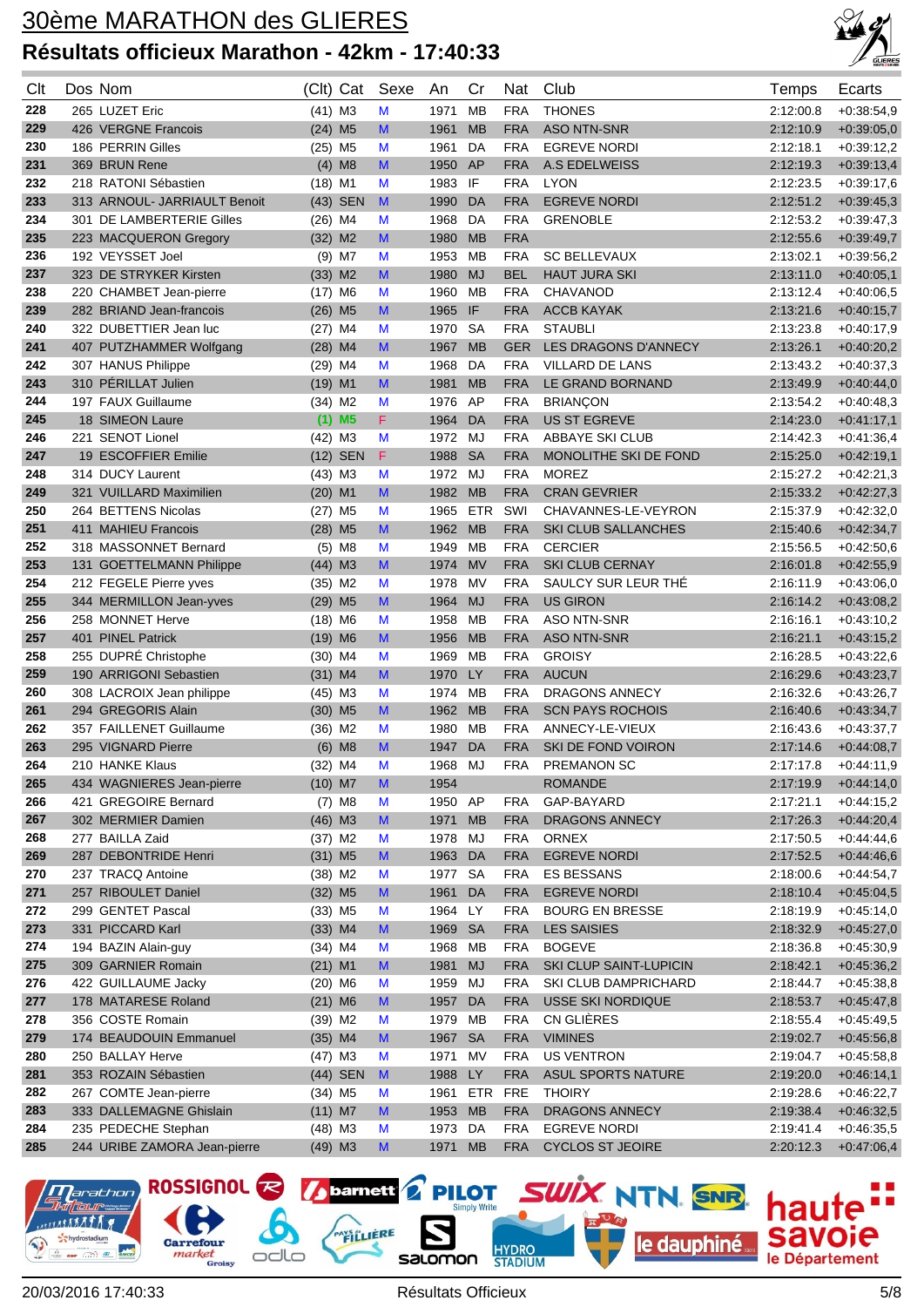

| Clt        | Dos Nom                                        | (Clt)                 | Cat                  | Sexe                                                                                                       | An           | Cr        | Nat                      | Club                                   | Temps                  | Ecarts                       |
|------------|------------------------------------------------|-----------------------|----------------------|------------------------------------------------------------------------------------------------------------|--------------|-----------|--------------------------|----------------------------------------|------------------------|------------------------------|
| 286        | 242 RAUSCHER Xavier                            | $(35)$ M5             |                      | M                                                                                                          | 1963         | <b>SA</b> | <b>FRA</b>               | <b>VIVIERS DU LAC</b>                  | 2:20:24.2              | $+0.47:18.3$                 |
| 287        | 304 VEYRAT-LACHENAL Didier                     | $(36)$ M5             |                      | M                                                                                                          | 1963         | <b>MB</b> | <b>FRA</b>               | <b>VIEUGY</b>                          | 2:20:39.2              | $+0.47:33,3$                 |
| 288        | 384 MICHEL Cyrille                             | $(40)$ M2             |                      | M                                                                                                          | 1976         | MJ        | <b>FRA</b>               | <b>DIVONNE LES BAINS</b>               | 2:20:45.5              | $+0.47:39.6$                 |
| 289        | 280 ROY Laurent                                | $(37)$ M <sub>5</sub> |                      | M                                                                                                          | 1963         | <b>MB</b> | <b>FRA</b>               | <b>CNG</b>                             | 2:21:26.1              | $+0.48:20,2$                 |
| 290        | 387 MERLET Jean paul                           | $(36)$ M4             |                      | M                                                                                                          | 1967         | MВ        | <b>FRA</b>               | CLUB NORDIQUE DES GLIÈRES              | 2:21:29.1              | $+0.48:23,2$                 |
| 291        | 414 DURAND David                               | $(41)$ M2             |                      | M                                                                                                          | 1978         | <b>MJ</b> | <b>FRA</b>               | <b>SC PREMANON</b>                     | 2:21:40.9              | $+0.48:35,0$                 |
| 292        | 297 LEGRÉ Damien                               | (22) M1               |                      | M                                                                                                          | 1981         | MВ        | <b>FRA</b>               | LA MURAZ                               | 2:22:14.9              | $+0.49:09,0$                 |
| 293        | 337 JANOD Marc                                 | $(42)$ M2             |                      | M                                                                                                          | 1980         | <b>MB</b> | <b>FRA</b>               | <b>MINZIER</b>                         | 2:22:16.3              | $+0.49:10,4$                 |
| 294        | 364 DURRENBERGER Simon                         |                       | (45) SEN             | M                                                                                                          | 1988         | <b>MB</b> | <b>FRA</b>               | ANNECY-LE-VIEUX                        | 2:22:42.1              | $+0.49.36,2$                 |
| 295        | 326 GABERT Jean-claude                         | $(12)$ M7             |                      | M                                                                                                          | 1953         | DA        | <b>FRA</b>               | <b>EGREVE NORDI</b>                    | 2:22:50.3              | $+0.49.44,4$                 |
| 296        | 234 GRANGERAT Olivier                          | $(23)$ M1             |                      | M                                                                                                          | 1983         | MВ        | <b>FRA</b>               | <b>ETEAUX</b>                          | 2:22:57.2              | $+0.49:51,3$                 |
| 297        | 365 DE FRANCE Guillaume                        | $(38)$ M5             |                      | M                                                                                                          | 1964         | <b>MB</b> | <b>FRA</b>               | <b>CMI TULLINS</b>                     | 2:22:58.5              | $+0.49:52,6$                 |
| 298        | 224 DEVAUX Alexis                              | $(50)$ M3             |                      | M                                                                                                          | 1973         | <b>MB</b> | <b>FRA</b>               | <b>THONES</b>                          | 2:23:02.5              | $+0.49.56,6$                 |
| 299        | 17 VERJUS Nadia                                |                       | $(3)$ M1             | F                                                                                                          | 1983         | <b>MJ</b> | <b>FRA</b>               | <b>SC DU GRANDVAUX</b>                 | 2:23:12.7              | $+0.50:06,8$                 |
| 300        | 378 LAFORME Philippe                           | $(39)$ M5             |                      | M                                                                                                          | 1964         | DA        | <b>FRA</b>               | <b>EGREVE NORDI</b>                    | 2:23:17.1              | $+0.50:11,2$                 |
| 301        | 328 JAILLET Ludovic                            |                       | (46) SEN             | M                                                                                                          | 1991         | <b>MJ</b> | <b>FRA</b>               | <b>MOIRANS EN MONTAGNE</b>             | 2:23:58.3              | $+0.50.52,4$                 |
| 302        | 296 CONDEMINE Yves                             | $(22)$ M6             |                      | M                                                                                                          | 1960         | LY        | <b>FRA</b>               | <b>VILLEURBANNE</b>                    | 2:24:23.1              | $+0.51:17,2$                 |
| 303        | 374 BOCH Patrice                               | (8)                   | M8                   | M                                                                                                          | 1947         | <b>SA</b> | <b>FRA</b>               | MONOLITHE SKI DE FOND                  | 2:24:37.6              | $+0:51:31.7$                 |
| 304        | 340 SCHWEY Nicolas                             | $(51)$ M3             |                      | M                                                                                                          | 1974         | <b>MB</b> | <b>FRA</b>               | <b>CNG</b>                             | 2:25:23.1              | $+0.52:17,2$                 |
| 305        | 206 NIVOU Alain                                | (23)                  | M <sub>6</sub>       | M                                                                                                          | 1956         | <b>MJ</b> | <b>FRA</b>               | <b>SC JURA GESSIEN</b>                 | 2:25:30.4              | $+0.52:24,5$                 |
| 306        | 278 LAURES Jacques                             | $(13)$ M7             |                      | M                                                                                                          | 1955         | CE        | <b>FRA</b>               | <b>SCM LOZERE</b>                      | 2:25:39.3              | $+0.52:33,4$                 |
| 307        | 403 LUTZ Anne                                  |                       | $(4)$ M3             | F                                                                                                          | 1971         | <b>MB</b> | <b>FRA</b>               | <b>DRAGONS D'ANNECY</b>                | 2:26:19.2              | $+0.53:13,3$                 |
| 308        | 345 KERVRAN Laurent                            | $(37)$ M4             |                      | M                                                                                                          | 1970         | DA        | <b>FRA</b>               | <b>SKI NORDIQUE CHARTROUSIN</b>        | 2:26:21.8              | $+0.53:15,9$                 |
| 309        | 349 CANARD Philippe                            | $(24)$ M6             |                      | M                                                                                                          | 1960         | <b>MJ</b> | <b>FRA</b>               | CHAMPAGNOLE                            | 2:26:23.6              | $+0.53:17,7$                 |
| 310        | 254 CHANTOISEAU Philippe                       | $(14)$ M7             |                      | M                                                                                                          | 1954         | <b>MB</b> | <b>FRA</b>               | <b>CYCLO ST JEOIRE</b>                 | 2:26:35.1              | $+0.53:29,2$                 |
| 311        | 232 CHAZALVIEL Florent                         | $(24)$ M1             |                      | M                                                                                                          | 1981         | <b>MB</b> | <b>FRA</b>               | TRISALÈVE                              | 2:26:52.9              | $+0.53:47,0$                 |
| 312        | 291 DOLZ Gilles                                | (15) M7               |                      | М                                                                                                          | 1954         | MВ        | <b>FRA</b>               | <b>TEAM PARMELAN</b>                   | 2:27:05.4              | $+0.53.59,5$                 |
| 313        | 199 HALLUIN Philippe                           | $(38)$ M4             |                      | M                                                                                                          | 1966         | AP        | <b>FRA</b>               | <b>CO DEVOLUY</b>                      | 2:27:08.2              | $+0.54:02,3$                 |
| 314        | 240 COERCHON Stéphane                          | $(40)$ M5             |                      | М                                                                                                          | 1965         | <b>MB</b> | <b>FRA</b>               | <b>DRAGONS ANNECY</b>                  | 2:27:38.6              | $+0.54:32,7$                 |
| 315        | 204 BELOUD Lionel                              | $(25)$ M1             |                      | $\mathsf{M}% _{T}=\mathsf{M}_{T}\!\left( a,b\right) ,\ \mathsf{M}_{T}=\mathsf{M}_{T}\!\left( a,b\right) ,$ | 1983         | <b>MJ</b> | <b>FRA</b>               | <b>CAF</b>                             | 2:27:45.8              | $+0.54.39,9$                 |
| 316        | 362 GOJON Alain                                | $(39)$ M4             |                      | M                                                                                                          | 1969         | LY        | <b>FRA</b>               | CLUB SPORTIF VALROMEY RETORD 2:27:49.2 |                        | $+0.54:43,3$                 |
| 317        | 263 GURNEL Sebastien                           | $(52)$ M3             |                      | M                                                                                                          | 1974         | <b>MB</b> | <b>FRA</b>               | <b>CHEVENOZ</b>                        | 2:27:53.8              | $+0.54:47,9$                 |
| 318        | 367 BLANC Francis                              | $(16)$ M7             |                      | M                                                                                                          | 1955         | AP        | <b>FRA</b>               | VAL D'ALLOS                            | 2:28:03.6              | $+0.54.57,7$                 |
| 319        | 222 LE FUR Rémi                                | $(40)$ M4             |                      | M                                                                                                          | 1970         | <b>MB</b> | <b>FRA</b>               | <b>ENTREMONT</b>                       | 2:28:28.2              | $+0.55:22,3$                 |
| 320        | 22 LONCHAMPT Jocelyne                          |                       | $(5)$ M3             | F                                                                                                          | 1974         | MJ        | <b>FRA</b>               | <b>SC PRÉMANON</b>                     | 2:28:43.7              | $+0.55:37,8$                 |
| 321        | 397 OUDIN Sophie                               |                       | $(6)$ M3             | F                                                                                                          | 1973         | <b>MB</b> | <b>FRA</b>               | <b>CNG</b>                             | 2:28:47.0              | $+0.55.41,1$                 |
| 322        | 389 CHARREL Laurent                            | $(43)$ M <sub>2</sub> |                      | М                                                                                                          | 1980         | МB        | <b>FRA</b>               | HABERE-POCHE                           | 2:28:51.3              | $+0.55.45,4$                 |
| 323        | 371 PLANTIE Philippe                           | $(41)$ M5             |                      | M                                                                                                          | 1963         | <b>MB</b> | <b>FRA</b>               | <b>PASSY</b>                           | 2:28:59.1              | $+0.55.53,2$                 |
| 324        | 341 MANDEL Fabrice                             | $(41)$ M4             |                      | M                                                                                                          | 1968         | MB        | <b>FRA</b>               | <b>SAINT SIXT</b>                      | 2:29:07.8              | $+0.56:01,9$                 |
| 325        | 354 DUCHANOIS Claude                           | $(17)$ M7             |                      | M                                                                                                          | 1952         | <b>MV</b> | <b>FRA</b>               | <b>SKI CLUB LURON</b>                  | 2:29:23.1              | $+0.56:17,2$                 |
| 326        | 417 REVUZ Frédéric                             | $(42)$ M4             |                      | M                                                                                                          | 1966         | MB        | <b>FRA</b>               | <b>THORENS-GLIERES</b>                 | 2:30:03.7              | $+0.56.57,8$                 |
| 327        | 196 DABE Jean michel<br>238 MANNAZ Jean-michel | $(53)$ M3             |                      | M                                                                                                          | 1972<br>1961 | MB<br>МB  | <b>FRA</b><br><b>FRA</b> | <b>CMBM</b><br>RANDO CHERAN            | 2:30:32.7<br>2:30:45.0 | $+0.57:26,8$                 |
| 328<br>329 | 133 LAFFAY Alain                               | (42) M5               |                      | M                                                                                                          |              | <b>MJ</b> | <b>FRA</b>               | S.C DU JURA GESSIEN                    |                        | $+0.57:39,1$                 |
| 330        | 200 MONIN Didier                               | $(25)$ M6             | $(9)$ M8             | M<br>M                                                                                                     | 1950<br>1960 | DA        | <b>FRA</b>               | SKI NORDIQUE CHARTROUSIN               | 2:30:56.0<br>2:31:05.2 | $+0.57:50,1$<br>$+0.57:59,3$ |
| 331        | 303 BARET Pierre                               | $(18)$ M7             |                      | M                                                                                                          | 1952 AU      |           | <b>FRA</b>               | CLUB NORDIQUE DES CRETES DU            | 2:31:41.9              | $+0.58.36,0$                 |
| 332        | 246 PETROFF Romain                             | $(54)$ M3             |                      | M                                                                                                          | 1974 MB      |           | <b>FRA</b>               | <b>FRANCE</b>                          | 2:32:21.4              | $+0.59.15,5$                 |
| 333        | 180 LAVEUVE Eric                               | $(43)$ M5             |                      | M                                                                                                          | 1965         | DA        | <b>FRA</b>               | US ST EGREVE                           | 2:32:26.9              | $+0.59:21.0$                 |
| 334        | 289 SPILLIAERT Pierre                          | (44) M5               |                      | M                                                                                                          | 1962 DA      |           | <b>FRA</b>               | <b>ECHIROLLES</b>                      | 2:32:40.8              | $+0.59.34,9$                 |
| 335        | 286 TREMAINE Maryanna                          |                       | $(2)$ M <sub>5</sub> | F.                                                                                                         | 1961 AP      |           | <b>FRA</b>               | LE DEVOLUY                             | 2:32:44.4              | $+0.59.38,5$                 |
| 336        | 339 FILLION Vincent                            | $(44)$ M2             |                      | M                                                                                                          | 1977         | MB        | <b>FRA</b>               | <b>MANIGOD</b>                         | 2:33:04.0              | $+0.59.58,1$                 |
| 337        | 409 RIVIERE Gilles                             | $(45)$ M5             |                      | M                                                                                                          | 1961         | DA        | <b>FRA</b>               | <b>GRENOBLE</b>                        | 2:33:28.9              | $+1:00:23,0$                 |
| 338        | 248 CONSTANS Laurent                           | $(43)$ M4             |                      | M                                                                                                          | 1970 MB      |           | <b>FRA</b>               | DRAGONS D'ANNECY                       | 2:33:48.2              | $+1:00:42,3$                 |
| 339        | 433 RAINBIRD Tanya                             |                       | $(7)$ M3             | F.                                                                                                         | 1972         |           |                          | <b>CHAMONIX</b>                        | 2:33:56.4              | $+1:00:50,5$                 |
| 340        | 383 MATHIEU Sebastien                          | $(26)$ M1             |                      | M                                                                                                          | 1983 DA      |           | <b>FRA</b>               | VARCES ALLIÈRES ET RISSET              | 2:34:07.2              | $+1:01:01,3$                 |
| 341        | 370 VERNIER Clément                            |                       | (47) SEN             | M                                                                                                          | 1991         | <b>SA</b> | <b>FRA</b>               | <b>CHAMBÉRY</b>                        | 2:34:39.1              | $+1:01:33,2$                 |
| 342        | 420 BIGNARDI Christophe                        | $(44)$ M4             |                      | M                                                                                                          | 1966         | MВ        | <b>FRA</b>               | <b>DINGY ST CLAIR</b>                  | 2:34:43.0              | $+1:01:37,1$                 |
| 343        | 347 JACQUIER Jean-pierre                       | $(10)$ M8             |                      | M                                                                                                          | 1946 MB      |           | <b>FRA</b>               | <b>CHABLAIS NOR</b>                    | 2:35:26.8              | $+1:02:20,9$                 |
|            |                                                |                       |                      |                                                                                                            |              |           |                          |                                        |                        |                              |

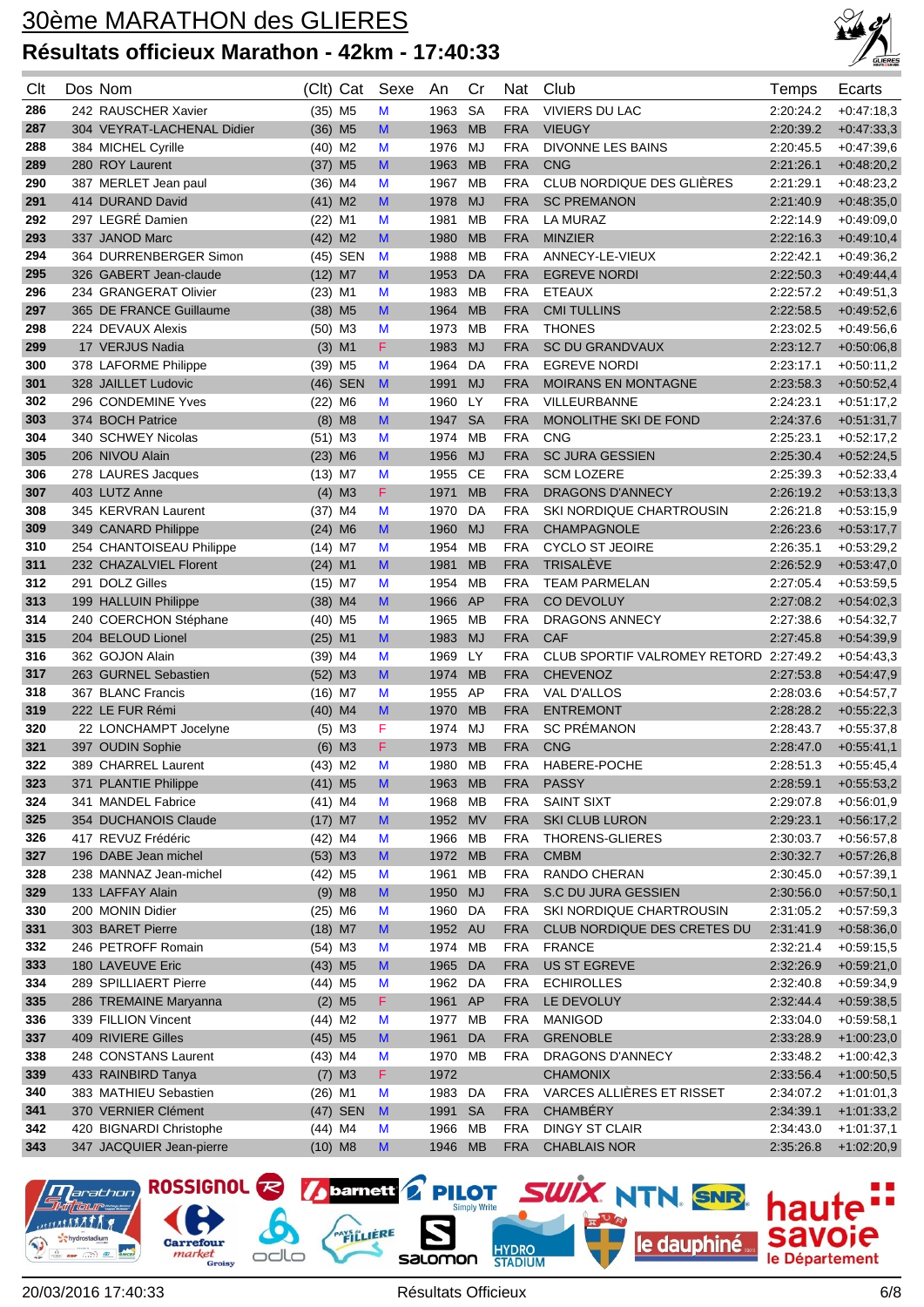

| Clt | Dos Nom                     | (Clt) Cat             |                      | Sexe                                                                                  | An       | Cr         | Nat        | Club                              | Temps     | Ecarts       |
|-----|-----------------------------|-----------------------|----------------------|---------------------------------------------------------------------------------------|----------|------------|------------|-----------------------------------|-----------|--------------|
| 344 | 377 CHARLES Didier          | $(26)$ M6             |                      | M                                                                                     | 1958     | <b>MB</b>  | <b>FRA</b> | <b>DRAGONS ANNECY</b>             | 2:35:28.5 | $+1:02:22,6$ |
| 345 | 359 SCHUMMER David          | $(55)$ M3             |                      | M                                                                                     | 1972     | DA         | <b>FRA</b> | <b>BRESSON</b>                    | 2:35:44.5 | $+1:02:38,6$ |
| 346 | 312 PASQUIER Thomas         |                       | (48) SEN             | M                                                                                     | 1990     | MВ         | <b>FRA</b> | ANNECY LE VIEUX                   | 2:35:50.7 | $+1:02:44,8$ |
| 347 | 247 PASQUIER Jeremy         |                       | (49) SEN             | M                                                                                     | 1988     | <b>MB</b>  | <b>FRA</b> | ANNECY LE VIEUX                   | 2:35:50.8 | $+1:02:44,9$ |
| 348 | 209 GASCHIGNARD Quentin     |                       | (50) SEN             | M                                                                                     | 1989     | IF         | <b>FRA</b> | SKI CLUB ALPIN PARISIEN           | 2:35:57.5 | $+1:02:51,6$ |
| 349 | 175 MONTESSUIT Sylvie       |                       | $(2)$ M4             | F.                                                                                    | 1969     | <b>MB</b>  | <b>FRA</b> | ST PIERRE EN FAUCIGNY             | 2:36:08.0 | $+1:03:02,1$ |
| 350 | 394 BERTRAND Johan          | $(45)$ M2             |                      | M                                                                                     | 1977     | мв         | <b>FRA</b> | ANNECY LE VIEUX                   | 2:36:10.2 | $+1:03:04,3$ |
| 351 | 320 HAUMONTE Bertrand       | $(45)$ M4             |                      | M                                                                                     | 1970     | <b>SA</b>  | <b>FRA</b> | <b>SAINT JEAN D'ARVEY</b>         | 2:36:27.5 | $+1:03:21,6$ |
| 352 | 430 BEDOUET Olivier         | $(46)$ M2             |                      | M                                                                                     | 1978     | DA         | <b>FRA</b> | <b>ASCE THALES</b>                | 2:36:28.0 | $+1:03:22.1$ |
| 353 | 217 WYSOCKA Jean-paul       | $(46)$ M4             |                      | M                                                                                     | 1966     | <b>SA</b>  | <b>FRA</b> | <b>BAUGES SKI NORDIQUE</b>        | 2:37:09.5 | $+1:04:03,6$ |
| 354 | 227 PETROFF Boris           | $(11)$ M8             |                      | M                                                                                     | 1949     | IF         | <b>FRA</b> | <b>BIATHLON CLUB DE MONTESSON</b> | 2:37:15.8 | $+1:04:09,9$ |
| 355 | 361 JOBARD Alexandre        |                       | $(1)$ M9             | M                                                                                     | 1944     | <b>MJ</b>  | <b>FRA</b> | <b>ASPTT GLJ</b>                  | 2:37:21.1 | $+1:04:15,2$ |
| 356 | 228 MOMMESSIN Michel        | $(27)$ M6             |                      | M                                                                                     | 1960     | мв         | <b>FRA</b> | <b>MURES</b>                      | 2:37:21.8 | $+1:04:15,9$ |
| 357 | 393 HEROULT Francois        | $(56)$ M3             |                      | M                                                                                     | 1971 IF  |            | <b>FRA</b> | <b>BIATHLON CLUB DE MONTESSON</b> | 2:37:24.3 | $+1:04:18,4$ |
| 358 | 146 ROY Theo                |                       | (51) SEN             | M                                                                                     | 1995     | MВ         | <b>FRA</b> | <b>AVIERNOZ</b>                   | 2:37:29.4 | $+1:04:23,5$ |
| 359 | 431 LACOQUE Sylvie          |                       | $(3)$ M <sub>5</sub> | F                                                                                     | 1964     | <b>LY</b>  | <b>FRA</b> | <b>BOURG EN BRESSE</b>            | 2:37:46.3 | $+1:04:40,4$ |
| 360 | 315 TRACQ Gilbert           | $(12)$ M <sub>8</sub> |                      | M                                                                                     | 1950     | <b>SA</b>  | <b>FRA</b> | <b>ES BESSANS</b>                 | 2:37:47.9 | $+1:04:42,0$ |
| 361 | 298 REBERT Laurent          |                       | (52) SEN             | $\mathbf{M}$                                                                          | 1986     | <b>DA</b>  | <b>FRA</b> | GUC                               | 2:37:56.1 | $+1:04:50,2$ |
| 362 | 429 AUGROS Pierre           | $(27)$ M1             |                      | М                                                                                     | 1985     | LY.        | <b>FRA</b> | <b>LYON</b>                       | 2:37:58.5 | $+1.04.52,6$ |
| 363 | 198 EKSZTEROWICZ Agnès      |                       | $(4)$ M <sub>5</sub> | F.                                                                                    | 1962     | <b>MB</b>  | <b>FRA</b> | <b>DRAGONS ANNECY</b>             | 2:38:23.7 | $+1:05:17,8$ |
| 364 | 325 PIEPENBRING Jacques     | $(46)$ M <sub>5</sub> |                      | M                                                                                     | 1965     | DA         | <b>FRA</b> | <b>SN CHARTROUSIN</b>             | 2:38:35.4 | $+1:05:29,5$ |
| 365 | 219 CHARLOT Hélène          |                       | $(8)$ M3             | F                                                                                     | 1975     | <b>MB</b>  | <b>FRA</b> | CLUB NORDIQUE DES GLIÈRES         | 2:38:53.9 | $+1:05:48,0$ |
| 366 | 284 LANVERS Eric            | $(47)$ M4             |                      | M                                                                                     | 1967     | MB         | <b>FRA</b> | VIUZ EN SALLAZ                    | 2:38:56.2 | $+1:05:50,3$ |
| 367 | 245 LENFANT Sylvain         | $(28)$ M1             |                      | M                                                                                     | 1981     | LY         | <b>FRA</b> | <b>GEX</b>                        | 2:39:13.1 | $+1:06:07,2$ |
| 368 | 239 REGNIER Frédéric        | (57) M3               |                      | M                                                                                     | 1971     | <b>SA</b>  | <b>FRA</b> | <b>BAUGES SKI NORDIQUE</b>        | 2:40:16.0 | $+1:07:10,1$ |
| 369 | 396 FORICHON Caroline       |                       | $(4)$ M1             | F                                                                                     | 1981     | <b>MB</b>  | <b>FRA</b> | <b>CERN</b>                       | 2:40:25.2 | $+1:07:19,3$ |
| 370 | 256 MONIER Eric             | $(28)$ M6             |                      | M                                                                                     | 1956     | MJ         | <b>FRA</b> | <b>HOTONNES</b>                   | 2:41:49.8 | $+1:08:43,9$ |
| 371 | 324 MAILLARD Bernard        | $(29)$ M6             |                      | M                                                                                     | 1959     | DA         | <b>FRA</b> | <b>CHABEUIL</b>                   | 2:42:56.9 | $+1:09:51,0$ |
| 372 | 385 GILOT Michel            | $(30)$ M6             |                      | M                                                                                     | 1957     | DA         | <b>FRA</b> | USSE SAINT-EGREVE                 | 2:43:21.8 | $+1:10:15,9$ |
| 373 | 185 ROCHET Julien           | $(47)$ M2             |                      | M                                                                                     | 1977     | <b>MJ</b>  | <b>FRA</b> | SAINT JEAN DE NIOST               | 2:43:32.4 | $+1:10:26,5$ |
| 374 | 336 MANDEL Carole           |                       | $(9)$ M3             | F                                                                                     | 1971     | МB         | <b>FRA</b> | <b>SAINT SIXT</b>                 | 2:43:46.6 | $+1:10:40,7$ |
| 375 | 348 DELETRAZ Jean-michel    | $(31)$ M6             |                      | M                                                                                     | 1958     | <b>MB</b>  | <b>FRA</b> | CYCLO-CLUB PAYS DE FILLIERE       | 2:44:12.0 | $+1:11:06,1$ |
| 376 | 262 CHAPEL Claude           | $(48)$ M4             |                      | M                                                                                     | 1970     | МB         | <b>FRA</b> | <b>ASO NTN-SNR</b>                | 2:44:48.6 | $+1:11:42,7$ |
| 377 | 360 SCHMITT Robin           |                       | (53) SEN             | M                                                                                     | 1990     | <b>MB</b>  | <b>FRA</b> | <b>ANNECY</b>                     | 2:45:00.8 | $+1:11:54,9$ |
| 378 | 211 MASQUELIEZ Lucie        |                       | (13) SEN             | F                                                                                     | 1987     | DA         | <b>FRA</b> | <b>MOIRANS</b>                    | 2:45:13.6 | $+1:12:07,7$ |
| 379 | 305 ROCHET Florence         |                       | $(6)$ M2             | F                                                                                     | 1977     | <b>MJ</b>  | <b>FRA</b> | SAINT JEAN DE NIOST               | 2:45:41.4 | $+1:12:35,5$ |
| 380 | 260 HEWITT Malcolm          | $(49)$ M4             |                      | M                                                                                     | 1968     | <b>ETR</b> | UNI        | ST GERVAIS LES BAINS              | 2:45:45.1 | $+1:12:39,2$ |
| 381 | 213 TORRAS ROSELL Jordi     | $(58)$ M3             |                      | M                                                                                     | 1974 ETR |            | <b>SPA</b> | CLUB POLIESPORTIU PUIGCERDÀ       | 2:46:23.3 | $+1:13:17,4$ |
| 382 | 201 LAGARDE Odile           |                       | $(1)$ M7             | F                                                                                     | 1953     | AP         | <b>FRA</b> | SKI CLUB GAP-BAYARD               | 2:46:28.8 | $+1:13:22,9$ |
| 383 | 202 PENET Philippe          | $(50)$ M4             |                      | M                                                                                     | 1968     | <b>MB</b>  | <b>FRA</b> | <b>CNG</b>                        | 2:46:53.9 | $+1:13:48.0$ |
| 384 | 249 BERTAUD Frederique      |                       | $(3)$ M4             | F                                                                                     | 1970     | DA         | <b>FRA</b> | <b>GUC TRIATHLON</b>              | 2:47:14.4 | $+1:14:08,5$ |
| 385 | 191 DEQUIDT Daniel          | $(19)$ M7             |                      | M                                                                                     | 1951     | DA         | <b>FRA</b> | CS NORDIQUE VILLARD DE LANS       | 2:47:17.3 | $+1:14:11,4$ |
| 386 | 399 PIC Marc-henri          | $(32)$ M6             |                      | M                                                                                     | 1960     | DA         | <b>FRA</b> | SKI NORDIQUE CHARTROUSIN          | 2:47:38.8 | $+1:14:32,9$ |
| 387 | 402 BAIVIER Patrick         | $(51)$ M4             |                      | M                                                                                     | 1967 IF  |            | <b>FRA</b> | ATHLETIC CLUB MARCQUOIS           | 2:48:20.7 | $+1:15:14,8$ |
| 388 | 358 LE FUR Emilie           | $(10)$ M3             |                      | F                                                                                     | 1973 IF  |            | <b>FRA</b> | SKI CLUB SEDANAIS                 | 2:50:07.2 | $+1:17:01,3$ |
| 389 | 418 PELLECUER Vincent       | $(59)$ M3             |                      | M                                                                                     | 1972 SA  |            | <b>FRA</b> | <b>CHAMBERY</b>                   | 2:50:12.9 | $+1:17:07,0$ |
| 390 | 390 CHOLIN Xavier           | $(47)$ M5             |                      | M                                                                                     | 1962 SA  |            | <b>FRA</b> | <b>BASSENS</b>                    | 2:52:03.4 | $+1:18:57,5$ |
| 391 | 195 LABBE-LAVIGNE Dominique | $(48)$ M5             |                      | M                                                                                     | 1965 DA  |            | <b>FRA</b> | <b>EYBENS</b>                     | 2:53:32.3 | $+1:20:26,4$ |
| 392 | 259 MALLARD Gilles          | $(52)$ M4             |                      | M                                                                                     | 1968     | MВ         | <b>FRA</b> | VILLAZ                            | 2:54:42.3 | $+1:21:36,4$ |
| 393 | 281 BOGNIER Jean-pierre     | $(20)$ M7             |                      | M                                                                                     | 1953     | <b>SA</b>  | <b>FRA</b> | ST ALBAN-LEYSSE                   | 2:55:29.8 | $+1:22:23,9$ |
| 394 | 423 VINCENT Martin          | $(48)$ M2             |                      | M                                                                                     | 1979     | MВ         | <b>FRA</b> |                                   | 2:56:31.5 | $+1:23:25,6$ |
| 395 | 236 POLLET Jean-luc         | $(33)$ M6             |                      | M                                                                                     | 1956     | <b>MB</b>  | <b>FRA</b> | <b>NAVES PAREMELAN</b>            | 2:58:37.0 | $+1:25:31,1$ |
| 396 | 373 JACQUIER Marie-aude     |                       | $(1)$ M6             | F                                                                                     | 1959 MB  |            | <b>FRA</b> | <b>CHABLAIS NOR</b>               | 3:00:27.2 | $+1:27:21,3$ |
| 397 | 427 WELLS Adrian            | $(49)$ M2             |                      | $\mathsf{M}% _{T}=\mathsf{M}_{T}\!\left( a,b\right) ,\ \mathsf{M}_{T}=\mathsf{M}_{T}$ | 1977 MB  |            | SWI        | <b>NYON</b>                       | 3:00:39.2 | $+1:27:33,3$ |
| 398 | 205 KLEIN Yannick           | $(50)$ M2             |                      | M                                                                                     | 1980 MB  |            | <b>FRA</b> | <b>CORNIER</b>                    | 3:01:13.9 | $+1:28:08,0$ |
| 399 | 266 PRATTER Guy             | $(13)$ M8             |                      | M                                                                                     | 1949     | <b>MB</b>  | <b>FRA</b> | <b>MEYTHET</b>                    | 3:01:48.2 | $+1:28:42,3$ |
| 400 | 368 ANDEVERT Arnaud         | $(51)$ M2             |                      | M                                                                                     | 1979 MB  |            | <b>FRA</b> | <b>CRAN GEVRIER</b>               | 3:01:55.5 | $+1.28.49,6$ |
| 401 | 231 PHILIPPS Benoit         | $(29)$ M1             |                      | M                                                                                     | 1982 DA  |            | <b>FRA</b> | CO 7 LAUX                         | 3:04:58.5 | $+1:31:52,6$ |